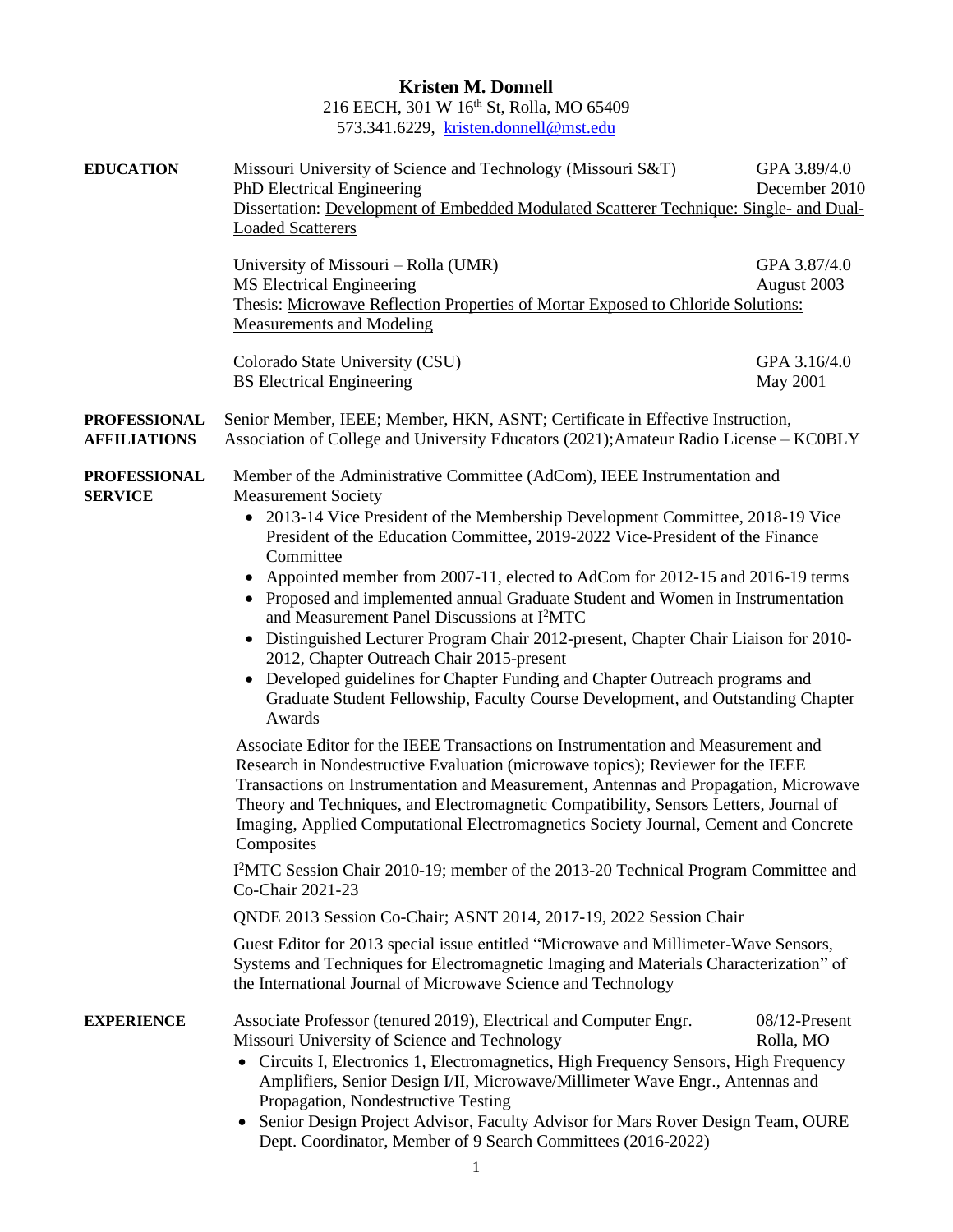• Co-Chair (founding) of the ECE Distinguished Speaker Series Committee (2019-2020)

Assistant Teaching Professor, Electrical and Computer Engineering 01/11-08/12 Missouri University of Science and Technology Rolla, MO

- Circuits II, Electromagnetics, Senior Design I/II, Nondestructive Testing.
- Senior Design Project and Student Design Team Faculty Advisor, Electronics II Lab

Post-Doctoral Researcher, Missouri S&T 08/11-08/12 Applied Microwave Nondestructive Testing Laboratory (*amntl*) Rolla, MO

- Investigated new applications of Microwave NDT for materials characterization.
- Mentored undergraduate and graduate students.
- Taught measurement and modeling techniques to undergraduate students.
- Contributed to proposal development for potential new research funding.

Graduate Research Assistant and Student Instructor, Missouri S&T 01/06-12/10

- Taught undergraduate circuits and electromagnetics courses. Rolla, MO
- Extensive high frequency measurements of embedded linear scatterers.
- Designed and implemented data processing procedure for embedded sensor testing.
- Developed electromagnetic scattering models for linear scatterers/probes.

| Electrical Engineer II, Systems Engineer II | 08/03-12/05   |
|---------------------------------------------|---------------|
| <b>Raytheon Company</b>                     | Tewksbury, MA |
|                                             |               |

- Tested numerous components per component specifications.
- Responsible for System and Subsystem Specification Design and Requirements Management/Traceability.

**HONORS &** 2020 IEEE St. Louis Section Outstanding Educator, Missouri University of Science and **AWARDS** Technology 2017 Faculty Service and 2014 Faculty Teaching Awards, Nominated for a 2017 Missouri University of Science and Technology Inspirational Woman Award, IEEE Instrumentation and Measurement Society 2012 Outstanding Young Engineer, Teaching Commendation for 2012-2013 academic year, Outstanding Teaching Award for 2011-2012 and 2019-2020 Academic Years, ASNT Fellowship Award for the 2002-2003 and 2006- 2007 academic years, 2006-2009 Missouri S&T Chancellors Fellowship, and the 2006 Missouri S&T University Transportation Center Graduate Fellowship.

#### **Sponsored Research**:

- 1. 10/01/2021-09/30/2022, *BAE Systems*, Co-Principal Investigator (20%), "Waveform Agile Radiofrequency (RF) Directed Energy (WARDEN)", \$368,883.
- 2. 08/15/2021-07/31/2023, *Texas Research Institute at Austin*, Principal Investigator (100%), "SBIR-Phase II: Nondestructive Evaluation of Composite Substrate Below Thick Top Coat Materials", \$192,000.
- 3. 09/01/21-08/31/2022, *IEEE Instrumentation and Measurement Society Graduate Fellowship Award*, Principal Investigator (100%, Graduate Support only), "Progress in Instrumentation: Antenna Pattern Independence in Active Microwave Thermography, \$15,000.
- 4. 09/01/20-08/30/21, *Center for Intelligent Infrastructure, Missouri University of Science and Technology*, Principal Investigator (60%, Co-PI M. ElGawady 40%, Graduate Support only), "Wireless Sensing for Structural health Monitoring of Civil Infrastructure", \$20,714.
- 5. 08/01/2020-07/31/2023, *National Science Foundation*, Co-Principal Investigator (20%), "MRI: Development of a Broadband Spectrometer with Multiple Antenna", \$1,500,000.00.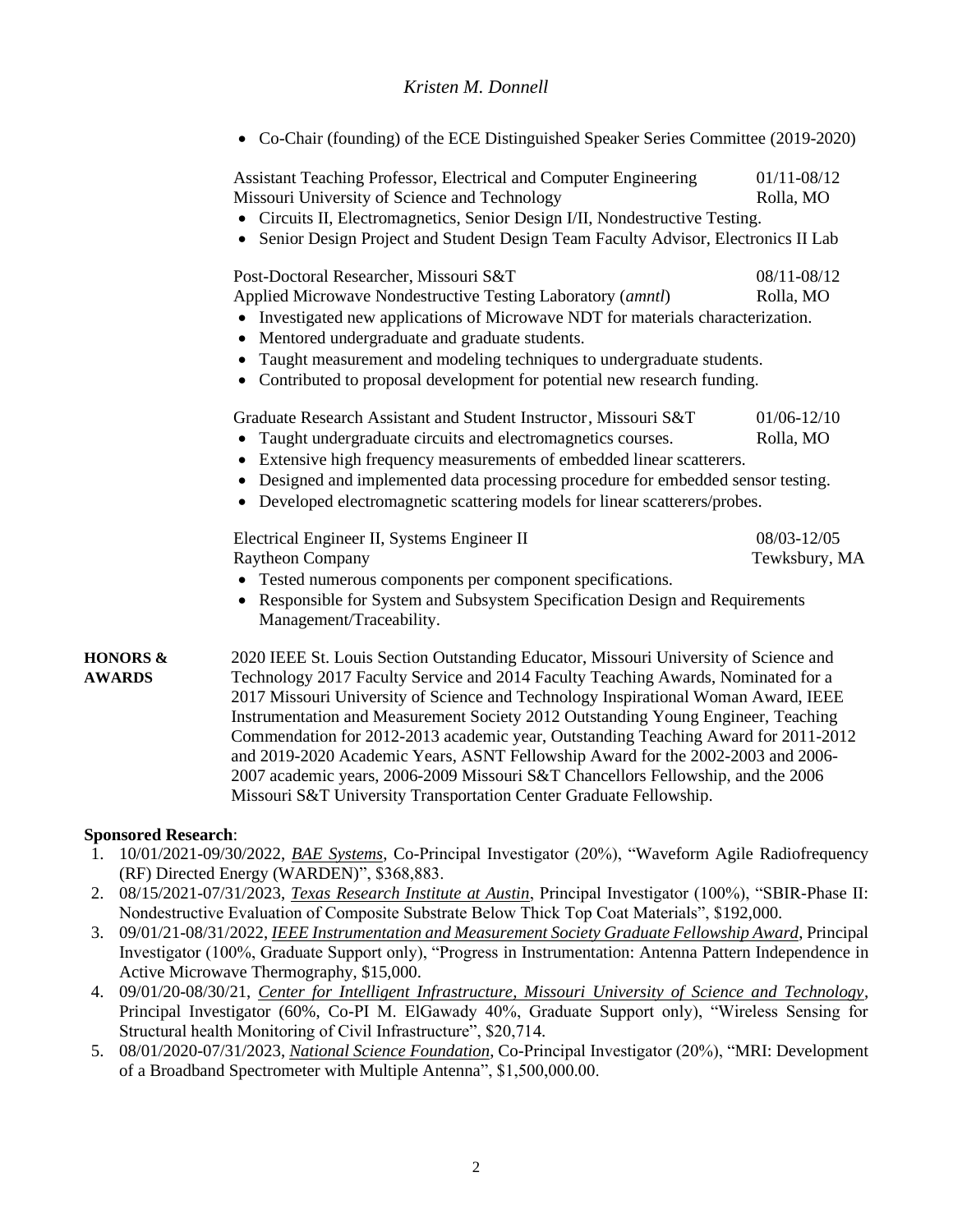- 6. 12/09/2019-03/31/2020, *Texas Research Institute at Austin*, Principal Investigator (100%), "Non-Destructive Evaluation (NDE) Techniques for Carbon-Carbon Structures Applicable to Hypersonic Structural Materials Production", \$20,000.
- 7. 09/02/2019-06/30/2021, *Missouri University of Science and Technology*, Principal Investigator (60%, Co-PI Khilkevich 40%), "3D Printed Frequency Selective Surface for Radomes", \$20,000.
- 8. 09/02/2019-06/30/2021, *The Boeing Company*, Principal Investigator (60%, Co-PI Khilkevich 40%), "3D Printed Frequency Selective Surface for Radomes", \$20,000.
- 9. 07/08/2019-09/30/2021, *Texas Research Institute at Austin*, Principal Investigator (100%), "Frequency Selective Surface-Based Sensing for Wireless Structural Health Monitoring (T12.01 Advanced Structural Health Monitoring STTR Phase II)", \$331,999.
- 10. 03/07/2019 12/12/2019, *Texas Research Institute at Austin*, Principal Investigator (50%, Co-PI Ghasr 50%), "Nondestructive Evaluation of Composite Substrate Below Thick Top Coat Materials", \$42,000.
- 11. 01/01/18 08/31/19, *Center for Infrastructure Engineering Studies Advanced Materials for Sustainable Infrastructure (AMSI) Signature Area, Missouri University of Science and Technology*, "A Multi-Physics Approach to Characterize Freeze-Thaw Damage of Concrete", PI (50%, Co-PI H. Ma, graduate support only), \$15,676.00
- 12. 10/01/17 05/05/19, *NASA EPSCoR Missouri*, Principal Investigator (100%), "Materials Characterization: An Active Microwave Thermography Approach", \$10,000.
- 13. 07/01/17 06/30/21, *National Science Foundation*, Principal Investigator (100%), REU Supplement for "Collaborative Research: A Multi-Physics Approach to Advance Sustainable Materials", \$5,200.
- 14. 07/01/17 06/30/21, *National Science Foundation*, Principal Investigator (100%), "Collaborative Research: A Multi-Physics Approach to Advance Sustainable Materials" \$186,739.
- 15. 06/12/2017 06/08/2018, *Texas Research Institute at Austin*, Principal Investigator (100%), "Frequency Selective Surface-Based Sensing for Wireless Structural Health Monitoring", \$55,000.
- 16. 01/01/17 02/28/17, *Pure Technologies*, Principal Investigator (100%), "Active Microwave Thermography for Inspection of Concrete Water Pipes Rehabilitated with Carbon Fiber Reinforced Polymer Composite", \$16,698.
- 17. 08/01/16 08/31/20, *NIST*, Principal Investigator (100%), "Assessment of Alkali-Silica Reaction Using Microwave Reflectometry", \$7812 (sub-award through Georgia Tech).
- 18. 07/15/2016 06/30/2021, *National Science Foundation*, Principal Investigator (35%, Co-PI Ghasr 27.5%, Co-PI Sneed 27.5%, Co-PI Grubbs 10%), "A Multi-Physics-Based Approach to Active Microwave Thermography", \$362,513.
- 19. 07/15/2016 06/30/2021, *National Science Foundation*, Principal Investigator (35%, Co-PI Ghasr 27.5%, Co-PI Sneed 27.5%, Co-PI Grubbs 10%), REU Supplement for "A Multi-Physics-Based Approach to Active Microwave Thermography", \$14,720.
- 20. 07/15/2016 06/30/2021, *National Science Foundation*, Principal Investigator (35%, Co-PI Ghasr 27.5%, Co-PI Sneed 27.5%, Co-PI Grubbs 10%), REU Supplement for "A Multi-Physics-Based Approach to Active Microwave Thermography", \$8,000.
- 21. 01/28/2016 02/01/2018, *Texas Research Institute at Austin*, Co-Principal Investigator (25%, PI M.T.Ghasr 45%, Co-PI R.Y. Zheng 30%), "Design and Prototyping of a Real-Time Millimeter Wave Compressive Sensing Imager", \$461,499.
- 22. 09/01/2015 08/31/2016, *IEEE Instrumentation and Measurement Society Graduate Fellowship Award*, Principal Investigator (100%, Graduate Support only), "Active Microwave Thermography for Nondestructive Evaluation of Surface of Cracks in Metal Structures", \$15,000.
- 23. 09/01/2015 08/31/2016, *American Society of Nondestructive Testing (ASNT) Fellowship Award*, Principal Investigator (50%, Co-PI L. Sneed 50%, Graduate Support only), "Active Microwave Thermography for Nondestructive Evaluation of FRP-Rehabilitated Concrete Structures", \$20,000.
- 24. 10/14-04/15, *Texas Research Institute at Austin*, Principal Investigator (42%, Co-PI's R.Y. Zheng 33% and R. Zoughi 25%), "Implementation of Robust Data Reduction Techniques to Rapid Millimeter Wave Imaging", \$77,000.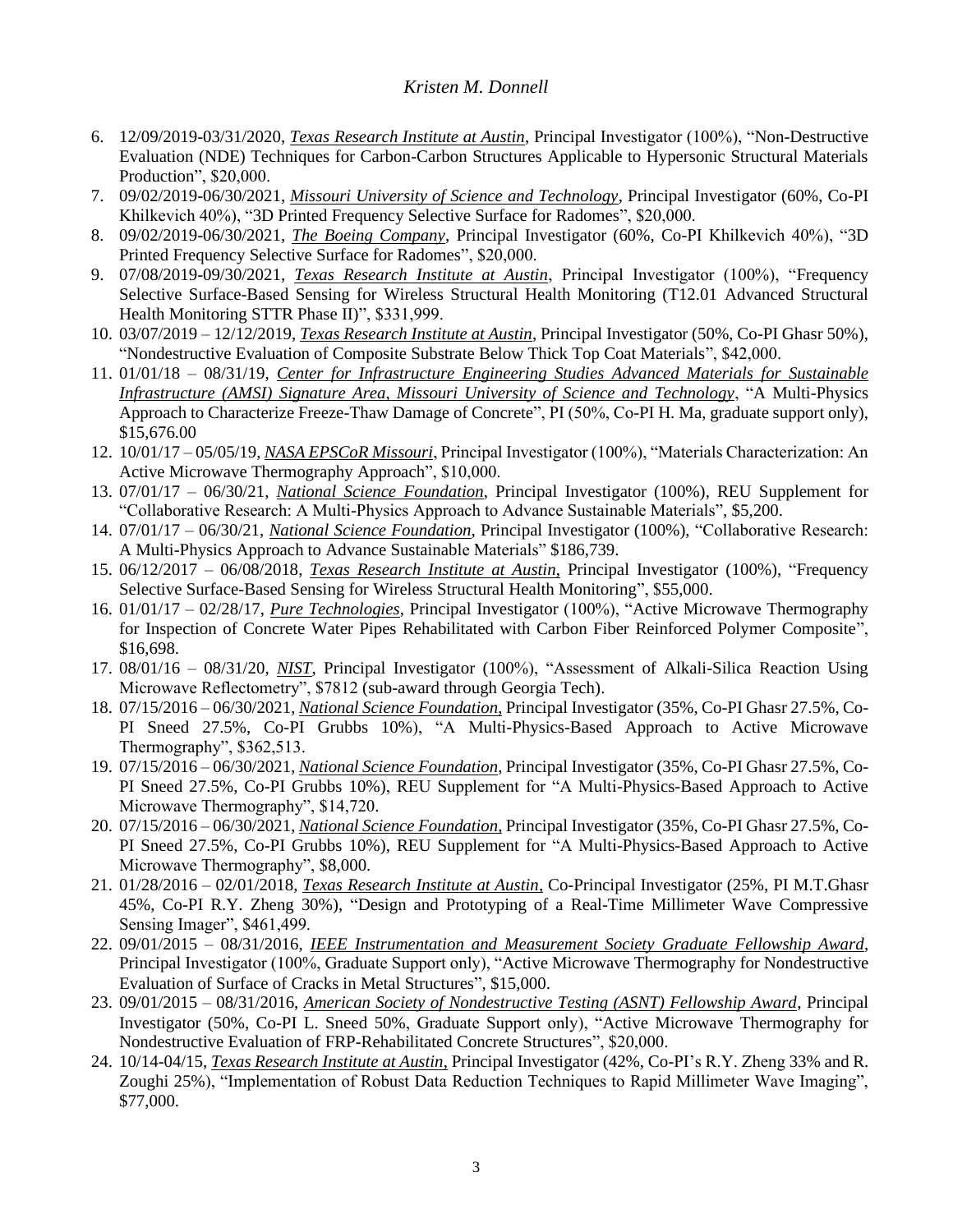- 25. 08/14-05/15, *Center for Infrastructure Engineering Studies, Missouri University of Science and Technology*, Principal Investigator (40%, Co-PI's L. Sneed 30% and M.T. Ghasr 30%, Graduate Support only), "Application of Active Microwave Thermography for Inspection of Rehabilitated Cement-Based Structures", \$9000.
- 26. 08/14-07/15, *American Society of Nondestructive Testing (ASNT) Fellowship Award*, Principal Investigator (50%, Co-PI E.C. Kinzel 50%, Graduate Support only), "Evaluation of Glass-Fiber Reinforced Polymer Composites Using Frequency Selective Surfaces", \$20,000.
- 27. 07/13-05/14, *Dept. of Transportation*, Co-Principal Investigator (40%, PI E.C. Kinzel 60%), "NUTC/Structural Health Monitoring and Remote Sensing of Transportation Infrastructure Using Embedded Frequency Selective Surfaces", \$22,858.
- 28. 07/13-06/14, *University of Missouri Research Board*, Principal Investigator (100%), "Doppler System for Monitoring Sand Production", \$37,500.00.
- 29. 07/13-06/14, *Dept. of Transportation*, Principal Investigator (50%, Co-PI E.C. Kinzel 50%), "NUTC/Integrated Embedded Frequency Selective Surface Sensors for Structural Health Monitoring", \$25,924.00.
- 30. 06/13-05/14, *Dept. of Transportation*, Principal Investigator (40%, Co-PI's E.C. Kinzel and M.T. Ghasr)," NUTC/Novel Integrated Nondestructive Testing Methodology for Detection and Evaluation of Corrosion in Cement-Based Materials", \$26,052.00.
- 31. 01/13-06/13, *Texas Research Institute at Austin*, Co-Principal Investigator (40%, PI R. Zoughi 60%), "RF Material Property Characterization of Non-Conductive Composites", \$28,000.
- 32. 9/12-8/15, *National Science Foundation*, Co-Principal Investigator (40%, PI R. Zoughi 60%), "Collaborative Research: Understanding Fundamental Aspects of the Alkali Silica Reaction through Microwave and Acoustic Measurements." Collaboration with Georgia Institute of Technology (Professors K.E. Kurtis and L. Jacobs), \$199,999.

### **Graduate Students:**

- 1. Jared Sinkey, August 2021 Present, Accelerated MS/BS program, "One-port Measurement Approach for Microwave Materials Characterization"
- 2. Marquan Chaney, August 2021 January 2022 (left program), Accelerated MS/BS program, program advising/mentorship only.
- 3. Mahsa Valipour, August 2021 Present, PhD EE, "A Microwave Materials Characterization Study on Fundamental Reactions of Geopolymer-Based Construction Materials"
- 4. Logan Wilcox, May 2021 Present, PhD EE, "Application of AMT to Biomedical NDT".
- 5. Madison Childress, June 2020 May 2021 (left program), PhD EE, "Frequency Selective Surface-Based Sensing".
- 6. Behzad Boroomandisorkhabi, May 2019-Aug 2020, PhD EE (switched advisors), "A Microwave Materials Characterization Study on Fundamental Reactions of Geopolymer-Based Construction Materials".
- 7. Swathi Muthyala Ramesh, August 2019-Present, PhD EE, "Frequency Selective Surface-Based Sensing for Wireless Structural Health Monitoring".
- 8. S. Ali Mirala, Jan. 2017-August 2020, PhD EE, "Active Microwave Thermography for Evaluation of Rehabilitated Cement-Based Structures".
- 9. Mahboobeh Mahmoodi, Aug. 2015-Jan. 2020, PhD EE, "Frequency Selective Surface-Based Sensing for Wireless Structural Health Monitoring".
- 10. Zahra Manzoor (co-advised, 50%), Jan. 2016-May 2019, PhD EE, "Design of a Rapid Millimeter Wave Imaging System".
- 11. Cody Edwards, PhD EE Aug. 2017-July 2018, MSEE (non-thesis) July 2018-Dec. 2018, "Microwave Materials Characterization of Geopolymer Materials".
- 12. Ali Foudazi, Aug. 2013-Aug. 2017, PhD EE, "Development of Active Microwave Thermography for Structural Health Monitoring".
- 13. Naga Jaswanth Vutukury, Jan. 2014-Jan. 2016, MSEE (switched to non-thesis), "Novel Microwave Technique for Detection of Sand Production in Petroleum Wells"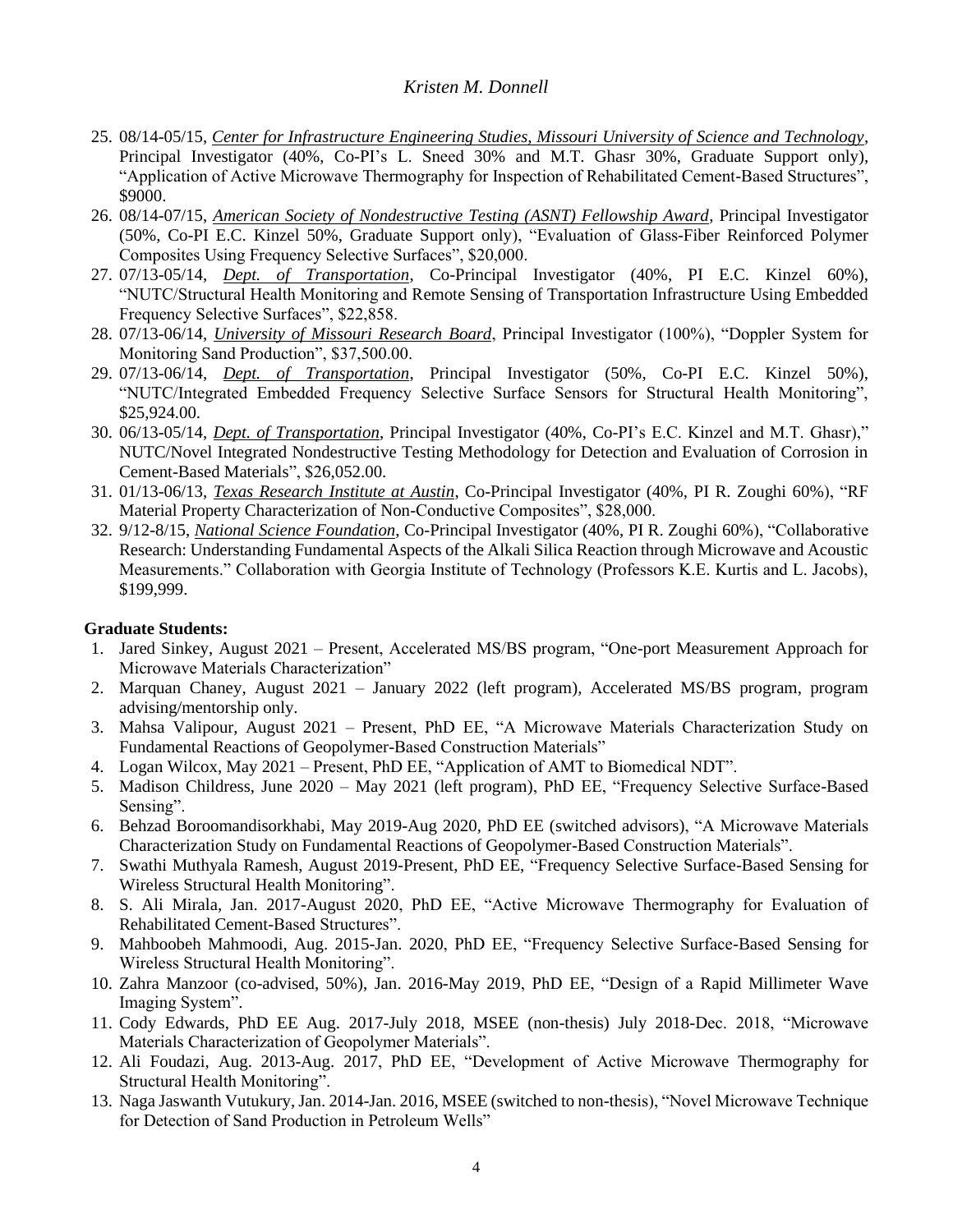- 14. Dustin Pieper, July 2013-Feb. 2016, MSEE, "Integrated Embedded Frequency Selective Surface Sensors for Structural Health Monitoring".
- 15. Ashkan Hashemi (co-advised, 50%), Jan. 2013-Nov. 2015, PhD EE, "Microwave Characterization and Evaluation of Alkali-Silica Reaction (ASR) Gel in Cement-Based Materials".
- 16. Sanjay Tadepally, Jan. 2013-July 2013, MSEE (switched advisors and subsequently selected non-thesis), "Novel Microwave Technique for Detection of Sand Production in Petroleum Wells".
- 17. Dylan Crocker, Aug. 2012-May 2014, MSEE, "Application of Electrically Invisible Antennas to the Modulated Scatterer Technique".

# **Senior Design Projects Advised:**

- 1. "PLC-Controlled Mass Driver", Advisor, Team of 4 Students, Aug. 2014-May 2015
- 2. "Science Center Demo Interactive Route 66 Map", Advisor, Team of 4 Students, Jan.-Dec. 2013.
- 3. "Plasma Speaker", Advisor, Team of 4 students, Aug. 2012-May 2013.
- 4. "Science Center Demo Puzzle of Electrical Engineering", Co-advisor (50%), Team of 4 students, Aug. 2012- May 2013.
- 5. "Musical Tesla Coil Demo", Advisor, Team of 4 Students, Jan.-Dec. 2012.
- 6. "One Dimensional Microwave Array", Co-advisor (50%), Team of 4 students, Jan.-Dec. 2012.

## **Undergraduate Research (OURE) Projects Advised**

- 1. "Bond Test Assessment of Concrete-Composite Joints Using Active Microwave Thermography", W. Ong, Aug. 2017-April 2018.
- 2. "Microwave Materials Characterization of Geopolymer Constituent Materials", C. Edwards, Aug. 2016-April 2017.
- 3. "Microwave Materials Characterization of Geopolymer Materials", M. Steineman, Aug. 2015-April 2016.
- 4. "Ferroelectric Material Characterization at Microwave Frequencies". T. Roth, Aug. 2014-April 2015.

### **Undergraduate Honors and Research Projects Advised**

- 1. Cody Edwards, Undergraduate Research (1 credit), Fall 2016, "Frequency Selective Surfaces".
- 2. Thomas Roth, Fall 2013, Undergraduate Electromagnetics Honors Project

# **Graduate Committee Membership**

- 1. Matt Kempin, MSEE, August 2013
- 2. Mojtaba Fallahpour, PhD EE, December 2013
- 3. Yuan Gao, PhD EE, May 2019
- 4. Xiahan Yang, PhD EE, August 2018
- 5. Frank Marshall, PhD Chemistry, July 2019
- 6. Katelyn Brinker, MSEE, May 2019
- 7. XingXing Zou, PhD Civil Engineering, March 2020
- 8. Chen Zhu, PhD EE, Dec 2020

### **Undergraduate Researchers**

- 1. Sarah Hatfield, Aug. 2012-March 2013
- 2. Cody Edwards, Aug. 2016-May 2017
- 3. Nicholas Maye, Aug. 2017-Dec. 2018
- 4. Daniel Bischof, Aug. 2018-Dec. 2019
- 5. Logan Wilson, June. 2018-Aug. 2018 (high school student)
- 6. Lia VanVant, Aug. 2018-May 2020
- 7. Anna Case, Aug.-Dec. 2019
- 8. Logan Wilcox, July-May. 2020
- 9. Abu Naser Rashid Reza, PhD Civil Engineering, South Dakota School of Mines and Technology, ongoing
- 10. Jing Guo, PhD EE, ongoing
- 11. Aaron Harmon, PhD EE, ongoing
- 12. James Hunter, PhD EE, ongoing
- 13. Peter Holtmann, MS EE, ongoing
- 14. Emily Johnson, PhD Explosives Engr, ongoing
- 15. Matthew Juszczyk, PhD EE, ongoing
- 9. Marshall Vaccaro, Aug. 2019-May 2020
- 10. Michael Spohr, Oct. 2019-March 2020
- 11. Timothy Gaines, Oct. 2019-March 2020
- 12. Thomas Montano, Jan. 2020-Jan. 2021
- 13. Madison Childress, Jan 2020-May 2020
- 14. Marquan Chaney, Aug. 2020-March 2021, August 2021-Dec. 2021.
- 15. Jared Sinkey, March 2021-Dec. 2021
- 16. Luke Allen, June 2021-Aug. 2021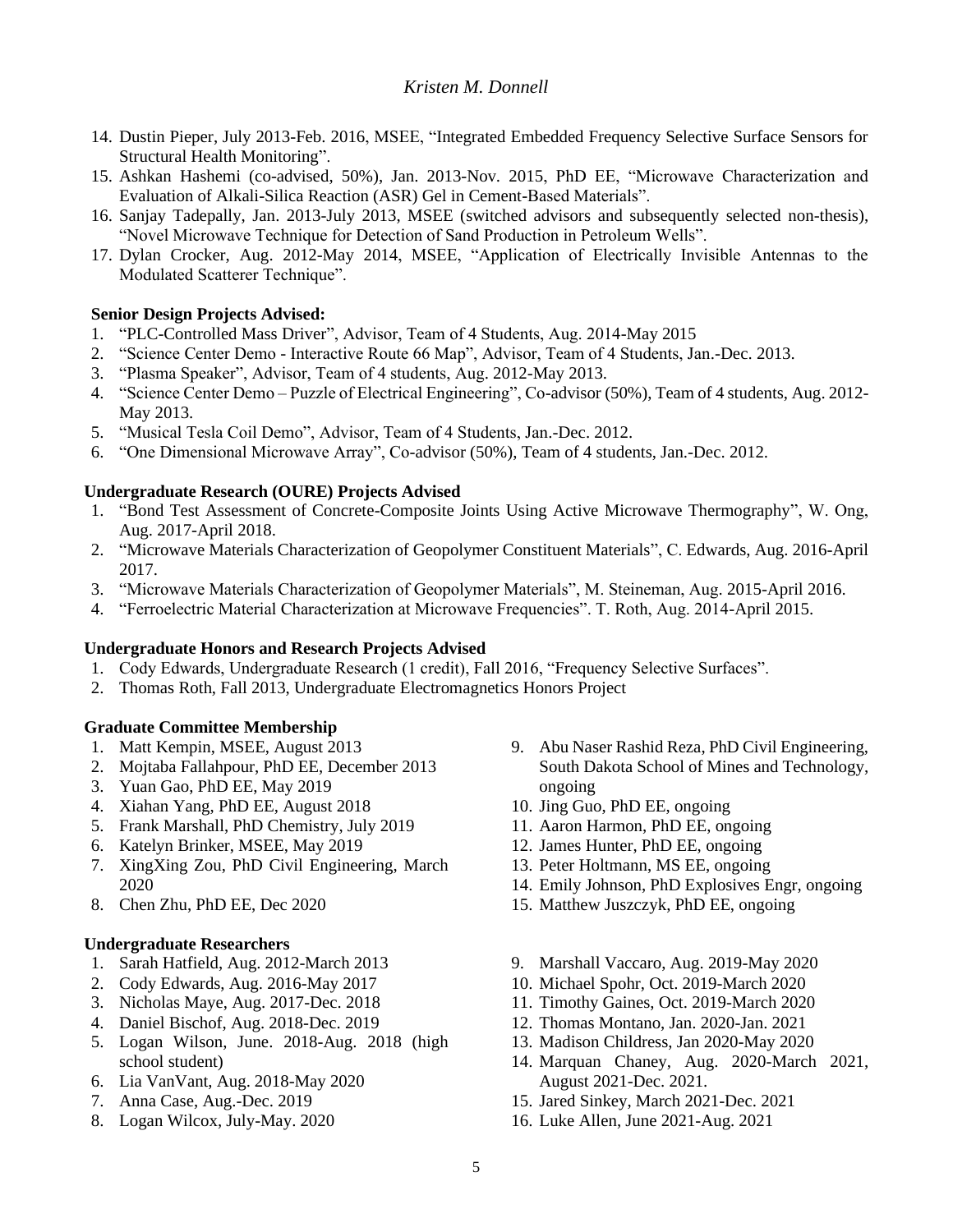17. Ryan May, Sept. 2021-Dec. 2021 18. McKennan Starkey, Jan. 2022 – Present

### **Refereed Journal Publications:**

- 1. Marshall F., A. Duerden, N. Moon, **K. Donnell**, and G.S. Grubbs II, "Increases in Sensitivity in Chirped Pulse Fourier Transform Microwave Spectroscopy using Multi-Antenna Detection" *in preparation.*
- 2. Mirala, A., M. T. Al Qaseer, and **K.M. Donnell**, "An Antenna Array Approach for Adjusting Microwave Heating Pattern", *in preparation for submission to IEEE Transactions on Instrumentation and Measurement*.
- 3. Thinley, L.T., C.A. Edwards, A.N. Rashid Reza, **K.M. Donnell**, and C.R. Shearer, "Microwave Materials Characterization of Geopolymer Precursor Powders", *in preparation*.
- 4. Mahmoodi, M. and **K.M. Donnell**, "Localized FSS-Based Strain Sensing", *in preparation for publication in the IEEE Sensors Journal.*
- 5. Zou, X., A. Mirala, M.T. Al Qaseer, K.M. Donnell, and L. Sneed, "Debonding Detection of Defected CFRP-Concrete Interface Using Active Microwave Thermography", *under review for publication in NDT&E International.*
- 6. Urrahman, M., M. AbouKhousa, and **K.M. Donnell**, "In-Situ Permittivity Measurement of Liquids Using Immersible Planar Resonator", *under review for publication in Measurement Science and Technology.*
- 7. Zou, X., A. Mirala, L. H. Sneed, M. T. Al Qaseer, and **K.M. Donnell**, "Detection Of CFRP-Concrete Interfacial Debonding Using Active Microwave Thermography," *under review for publication in Composites Part B: Engineering*.
- 8. Manzoor, Z., M.T. Ghasr, and **K.M. Donnell**, "Asymmetric Ka-band Antipodal Vivaldi Antenna with Improved Radiation Pattern for SAR Imaging", *under review for publication in the IEEE Transactions on Instrumentation and Measurement.*
- 9. Mahmoodi, M. and **K.M. Donnell**, "Patch- and Loop-Based Frequency Selective Surface Model Based on the Quality Factor Approach", *under revision for publication in the IEEE Transactions on Antennas and Propagation.*
- 10. Manzoor, Z., M.T. Ghasr, and **K.M. Donnell**, "A Sparse Millimeter Wave 1D Imaging Array using an Asymmetric Antipodal Vivaldi Antenna", *under revision for publication in the IEEE Transactions on Antennas and Propagation.*
- 11. Mahmoodi, M., M.T. Al Qaseer, and **KM. Donnell,** "Adjustable Resolution for Localized FSS-Based Sensing by Synthetic Beamforming", *IEEE Transactions on Instrumentation and Measurement*, DOI: 10.1109/TIM.2022.3151151*,* 2022.
- 12. Manzoor, Z., M.T. Ghasr, and **K.M. Donnell**, "A Comprehensive Bi-Static Amplitude Compensated Range Migration Algorithm (AC-RMA)", *IEEE Transactions on Image Processing*, DOI: 10.1109/TIP.2021.3100679, 2021.
- 13. Mirala, A., M. T. Al Qaseer, and **K.M. Donnell**, "Efficient Health Monitoring of RAM-Coated Structures by Active Microwave Thermography", *IEEE Transactions on Instrumentation and Measurement,* 10.1109/TIM.2021.3060596, 2021.
- 14. Manzoor, Z., M.T. Ghasr, and **K.M. Donnell**, "Improved GCPW-to-Multilayer SIW Transition for Efficient Feeding of an Antipodal Vivaldi Antenna", *Microwave and Optical Technology Letters*, DOI: 10.1002/mop.32801, 2021*.*
- 15. Duerden, A., F. Marshall, N. Moon, C. Swanson, **K. Donnell**, and G. Grubbs II, "A Chirped Pulse Fourier Transform Microwave Spectrometer with Multi-Antenna Detection", *Journal of Molecular Spectroscopy*, [https://doi.org/10.1016/j.jms.2020.111396,](https://doi.org/10.1016/j.jms.2020.111396) 2021.
- 16. Grubbs, G. A. Mirala, D. Bischof, M.T. Ghasr, and **K.M. Donnell**, "Measurement of the Molecular Dipole Moment Using Active Microwave Thermography (AMT)", *Journal of Chemical Thermodynamics*, [https://doi.org/10.1016/j.jct.2020.106245,](https://doi.org/10.1016/j.jct.2020.106245) 2020.
- 17. Mirala, A., A. Foudazi, D. Bischoff, M.T. Al Qaseer, and **K.M. Donnell**, "Active Microwave Thermography to Detect and Locate Water Ingress", *IEEE Transactions on Instrumentation and Measurement,*  10.1109/TIM.2020.3003394, 2020.
- 18. Mahmoodi, M., L. VanZant, and **K.M. Donnell**, "An Aperture Efficiency Approach for Optimization of FSS-Based Sensor Resolution", *IEEE Transactions on Instrumentation and Measurement*, 10.1109/TIM.2020.2986108, 2020*.*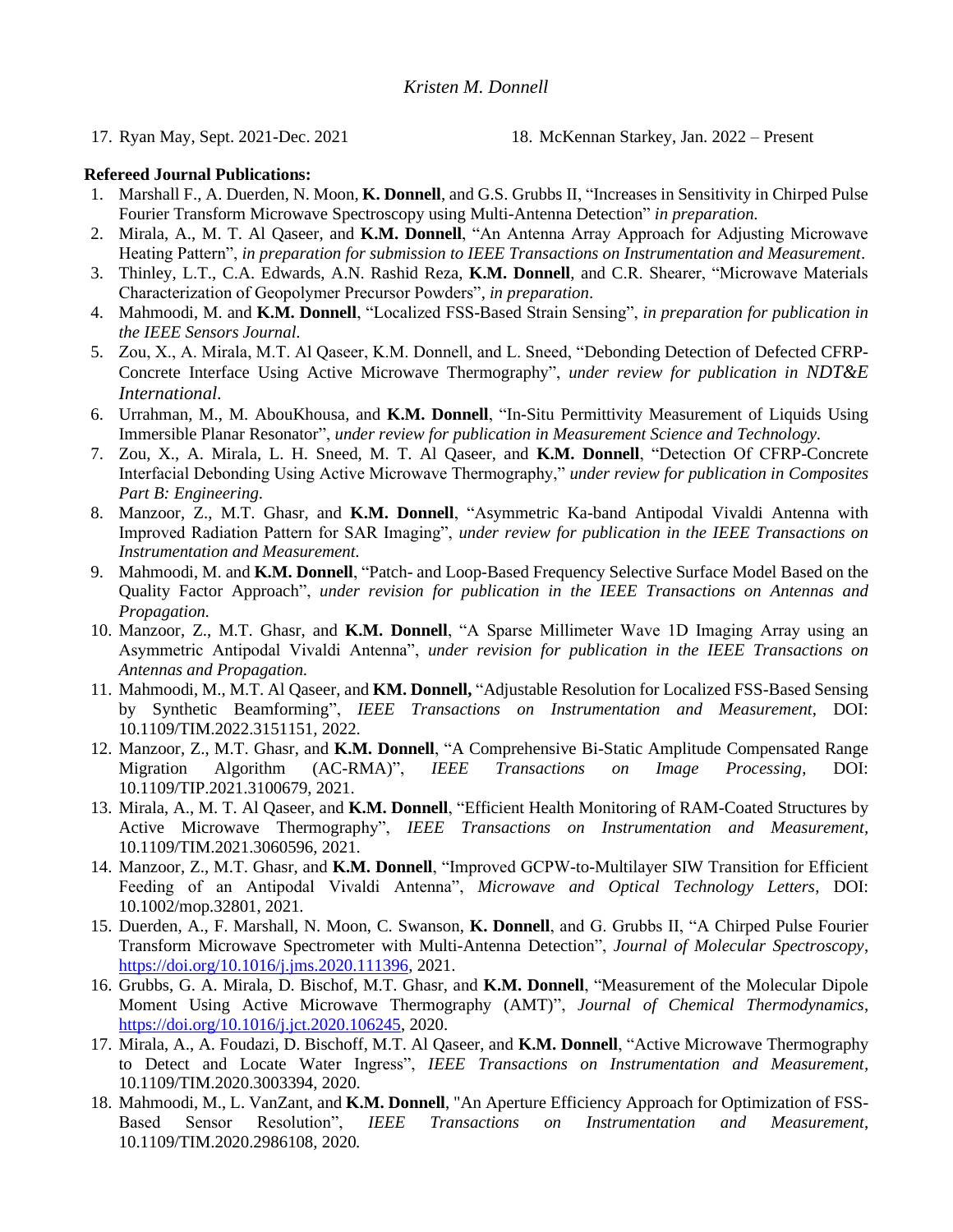- 19. Manzoor, Z., M.T. Ghasr, and **K.M. Donnell**, "Image Distortion Characterization due to Equivalent Monostatic Approximation in Near Field Bistatic SAR Imaging", *IEEE Transactions on Instrumentation and Measurement*, vol. 69, no. 7, pp. 4898-4907, 10.1109/TIM.2019.2957868, 2020.
- 20. Foudazi, A, C. Edwards, M.T. Ghasr, L. Sneed, and **K.M. Donnell**, "Active Microwave Thermography for Nondestructive Evaluation of FRP-Rehabilitated Cement-Based Structures", *Materials Evaluation*, vol. 77, no. 6, 2019, pp. 810-821*.*
- 21. Foudazi, A., A. Mirala, M.T. Ghasr, and **K.M. Donnell**, "Active Microwave Thermography for Nondestructive Evaluation of Surface Cracks in Metal Structures", *IEEE Transactions on Instrumentation and Measurement*, vol. 68, no. 2, February 2019, pp. 576-585, DOI: 10.1109/TIM.2018.2843601.
- 22. Mirala, A., A. Foudazi, M.T. Ghasr, and **K.M. Donnell**, "Detection of Flat-Bottom Holes in Conductive Composites Using Active Microwave Thermography", *Journal of Nondestructive Evaluation, Diagnostics and Prognostics of Engineering Systems*, vol. 1, no. 4, 2018, 041005 DOI:10.1115/1.4040673*.*
- 23. Mahmoodi, M. and **K.M. Donnell**, "Performance Metrics for Frequency Selective Surface-Based Sensors", *IEEE Sensors Letters*, 2017, DOI 10.1109/LSENS.2017.2774830.
- 24. Yang, X. Y.R. Zheng, M.T. Ghasr, and **K.M. Donnell**, "Microwave Imaging from Sparse Measurements for Near Field Synthetic Aperture Radar (SAR)", *IEEE Transactions on Instrumentation and Measurement*, vol. 66, no. 10, October 2017, pp. 2680-2692.
- 25. Hashemi, A., K.E. Kurtis, **K.M. Donnell**, and R. Zoughi, "Empirical Multiphase Dielectric Mixing Model for Cement-Based Materials Containing Alkali-Silica Reaction (ASR) Gel", *IEEE Transactions on Instrumentation and Measurement*, vol. 66, no. 9, September 2017, pp. 2428-2436.
- 26. Foudazi, A., C. Edwards, M.T. Ghasr, and **K.M. Donnell** "Active Microwave Thermography for Structural Health Monitoring of CFRP-Strengthened Cement Based Materials", *IEEE Transactions on Instrumentation and Measurement,* vol. 65, no. 11, November 2016, pp. 2612-2620.
- 27. Pieper, D. and **K.M. Donnell**, "Multi-layer Frequency Selective Surface-based Sensing for Structural Health Monitoring of Layered Structures", *Materials Evaluation*, vol. 74, no. 10, October 2016, pp. 1457-1466.
- 28. Rashidi; M., M.C. Knapp; A. Hashemi, J. Kim, **K.M. Donnell**, R. Zoughi, L.J. Jacobs, and K.E. Kurtis, "Detecting Alkali-Silica Reaction: A Multi-Physics Approach", *Cement and Concrete Composites,* vol. 73, pp. 123-135, 2016, doi:10.1016/j.cemconcomp.2016.07.001*.*
- 29. Foudazi, A., and **K.M. Donnell**, "Effect of Sample Preparation on Microwave Materials Characterization by Loaded Waveguide Technique", *IEEE Transactions on Instrumentation and Measurement*, vol. 65, no. 7, pp. 1669-1677, July 2016, DOI: 10.1109/TIM.2016.2540840.
- 30. Foudazi, A., I. Mehdipour, **K.M. Donnell**, and K.H. Khayat, "Evaluation of Steel Fiber Distribution in Cement-Based Mortars Using Active Microwave Thermography", *Materials and Structures Journal*, vol. 49, no. 12, pp. 5051-5065, Dec 2016, DOI: 10.1617/s11527-016-0843-3.
- 31. A. Hashemi, M. Rashidi; K.E. Kurtis; **K.M. Donnell**, and R. Zoughi "Microwave Dielectric Properties Measurements of Sodium and Potassium Water Glasses", *Materials Letters*, vol. 169, pp. 10-12, doi:10.1016/j.matlet.2015.11.036, April 2016
- 32. Crocker, D.A. and **K.M. Donnell**, "Application of Electrically Invisible Antennas to the Modulated Scatterer Technique", *IEEE Transactions on Instrumentation and Measurement,* vol. 64, no. 12, Dec. 2015. DOI: 10.1109/TIM.2015.2454671
- 33. Foudazi, A., M.T. Ghasr, and **K.M. Donnell**, "Characterization of Corroded Reinforced Steel Bars by Active Microwave Thermography", *IEEE Transactions on Instrumentation and Measurement*, vol. 64, no. 9, pp. 2583-2585, July 2015.
- 34. Hashemi, A., M. Horst, **K.M. Donnell**, K.E. Kurtis and R. Zoughi, "Comparison of Alkali-Silica Reaction (ASR) Gel Behavior in Mortar at Microwave Frequencies," *IEEE Transactions on Instrumentation and Measurement*, vol. 64, no. 7, pp. 1907-1915, July 2015.
- 35. **Donnell, K.M**, A. McClanahan, and R. Zoughi, "On the Crack Characteristic Signal from an Open-Ended Coaxial Probe", *IEEE Transactions on Instrumentation and Measurement*, vol. 63, no. 7, pp. 1877-1879, July 2014.
- 36. **Donnell, K.M.**, S. Hatfield, R. Zoughi and K.E. Kurtis, "Wideband Microwave Characterization of Alkali-Silica Reaction (ASR) Gel in Cement-Based Materials", *Materials Letters*, vol. 90, pp. 159-161, Jan 2013.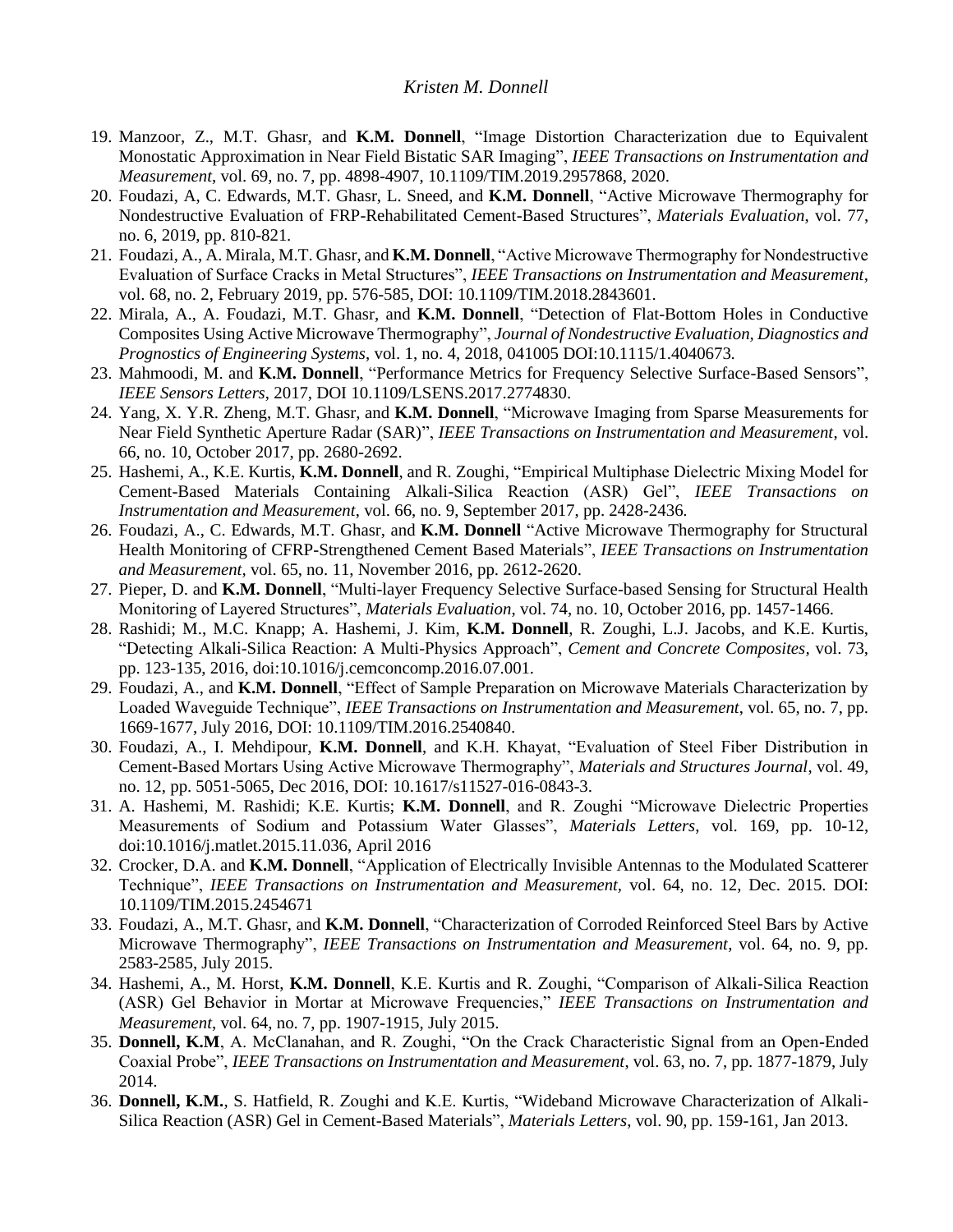- 37. **Donnell, K.M**, K. E Kurtis, and R. Zoughi, "Demonstration of Microwave Method for Detection of Alkali-Silica Reaction (ASR) Gel in Cement-Based Materials", *Cement and Concrete Research*, vol. 44, pp. 1-7, Feb. 2013, DOI: 10.1016/j.cemconres.2012.10.005.
- 38. **Donnell, K.M.** and R. Zoughi, "Application of Embedded Dual-Loaded Modulated Scatterer Technique (MST) to Multilayer Structures," *IEEE Transactions on Instrumentation and Measurement*, vol. 61, no. 10, pp. 2809-2816, October 2012.
- 39. **Donnell, K. M.** and R. Zoughi, "Detection of Corrosion in Reinforcing Steel Bars Using Microwave Dual-Loaded Differential Modulated Scatterer Technique", *IEEE Transactions on Instrumentation and Measurement,* vol. 61, no. 8, pp. 2320 - 2322, August 2012.
- 40. **Donnell, K. M.**, M. A. Abou-Khousa, M. Belayneh, and R. Zoughi, "Dual-Loaded Modulated Dipole Scatterer as an Embedded Sensor," *IEEE Transactions on Instrumentation and Measurement,* vol. 60, no. 5, pp. 1884- 1892, 2011.
- 41. **Donnell (Muñoz), K**, and R. Zoughi, "Improvement of Probe Response Extraction Using Time Domain Gating for Embedded Modulated Scatterer Technique", *Materials Evaluation*, vol. 66, no. 10, pp. 1084-1090, October 2008
- 42. **Donnell (Muñoz), K**., B. Akuthota, E. Gallaher, and R. Zoughi, "Microwave Reflection Properties of Mortar Possessing a Cyclically Ingressed Sodium Chloride Profile", *Materials Evaluation*, vol. 62, no. 10, pp 1049- 1056, October 2004. Winner of 2005 American Society for Nondestructive Testing (ASNT) Outstanding Paper Award.
- 43. Zoughi, R., J. Lai and **K. Donnell (Muñoz)**, "A Brief Review of Microwave Inspection of Stratified Composite Structures: A Comparison Between Plane-Wave and Near-Field Approaches", *Materials Evaluation*, vol. 60, no. 2, pp. 171-177, February 2002.
- 44. Hughes, D., N. Wang, T. Case, **K. Donnell**, R. Zoughi, R. Austin and M. Novack, "Microwave Nondestructive Detection of Corrosion Under Thin Paint and Primer in Aluminum Panels", *Special Issue of Subsurface Sensing Technologies and Applications: on Advances and Applications in Microwave and Millimeter Wave Nondestructive Evaluation*, vol. 2, no. 4, pp. 435-451, 2001.

# **Refereed Conference Proceedings**

- 1. Brinker, K.R., D. Chattopadhyay, L.M. Wilcox, and **K.M. Donnell**, "Microwave Materials Characterization of Biodegradable Glass", *Proceedings of the IEEE International Instrumentation and Measurement Technology Conference,* Dubrovnik, Croatia, May 2020.
- 2. Mirala, A. and **K.M. Donnell**, "Active Microwave Thermographic Measurement of In-Plane Thermal Diffusivity", *Proceedings of the IEEE International Instrumentation and Measurement Technology Conference,* Dubrovnik, Croatia, May 2020.
- 3. Mirala, A., X. Zou, M.T. Ghasr, Sneed, and **K.M. Donnell**, "'Active Microwave Thermography: A Real-Time Monitoring Tool for CFRP-Concrete Bond Testing", *Proceedings of the IEEE International Instrumentation and Measurement Technology Conference,* Auckland, NZ, May 2019.
- 4. Manzoor, Z., M.T. Ghasr, and **K.M. Donnell**, "Microwave Characterization of 3D Printed Conductive Composite Materials", *Proceedings of the IEEE International Instrumentation and Measurement Technology Conference,* Houston, TX, May 2018.
- 5. Mahmoodi, M., M.T. Ghasr, and **K.M. Donnell**, "Synthetic Beamforming for Localized FSS-Based Sensing", *Proceedings of the IEEE International Instrumentation and Measurement Technology Conference, Houston,* TX, May 2018.
- 6. Mirala, A., M.T. Ghasr, and **K.M. Donnell**, "Nondestructive Assessment of Microwave Absorbing Structures via Active Microwave Thermography", *Proceedings of the IEEE International Instrumentation and Measurement Technology Conference,* Houston, TX, May 2018.
- 7. Mahmoodi, M. and **K.M. Donnell**, "Effect of Illumination Pattern on FSS-Based Sensor Resolution", *Proceedings of the IEEE International Instrumentation and Measurement Technology Conference, Houston,* TX, May 2018.
- 8. Edwards, C., C.R. Shearer, and **K.M. Donnell**, "Microwave Materials Characterization of Geopolymer Precursor Powders", *Proceedings of the IEEE International Instrumentation and Measurement Technology Conference,* Houston, TX, May 2018.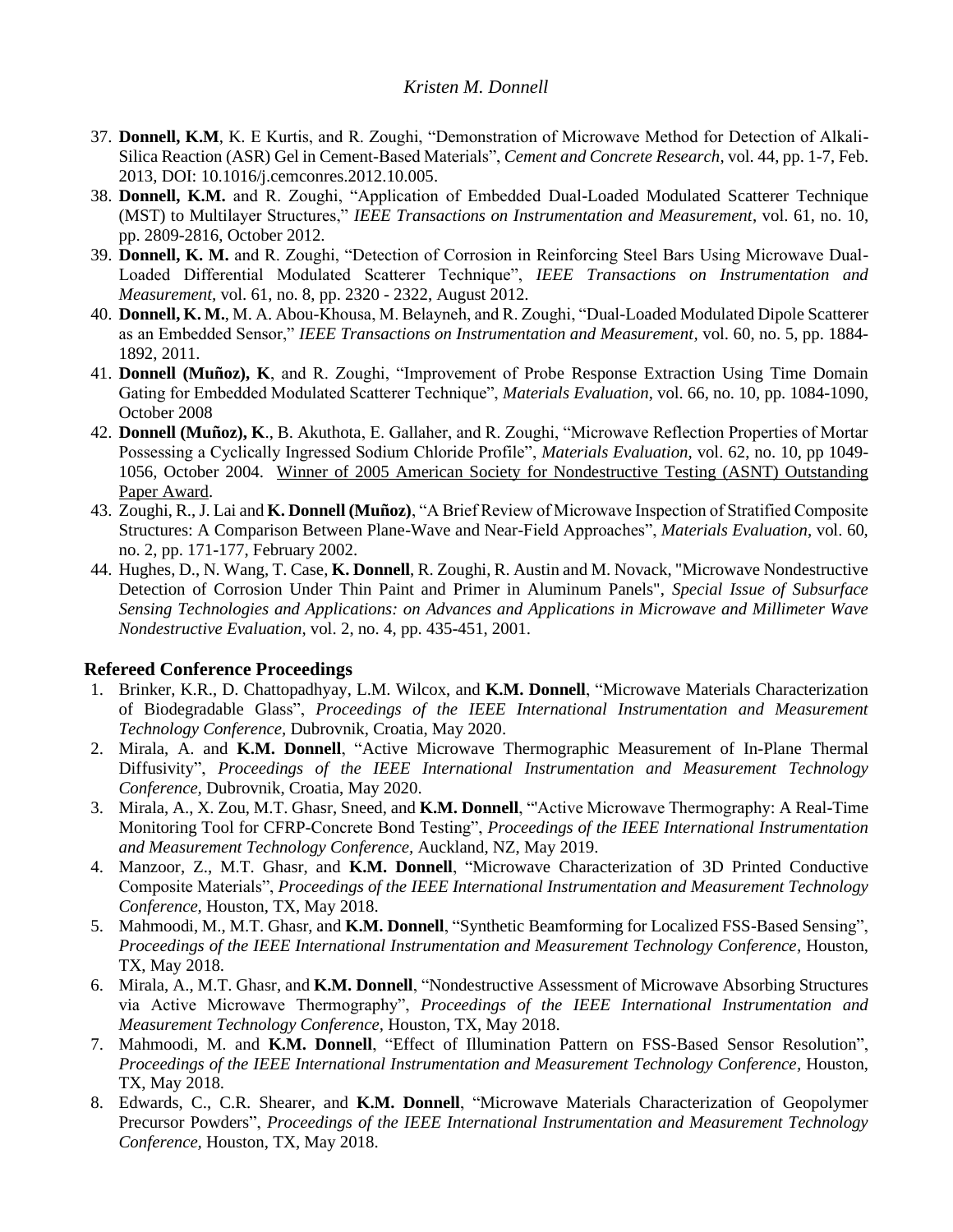- 9. Manzoor, Z., M.T. Ghasr, and **K.M. Donnell**, "Image Distortion Characterization due to Equivalent Monostatic Approximation in Near Field Bistatic SAR Imaging", *Proceedings of the IEEE International Instrumentation and Measurement Technology Conference,* Torino, Italy, May 2017.
- 10. Yang, X.; Y.R. Zheng, M.T. Ghasr, **K.M. Donnell**, and R. Zoughi, "Microwave Synthetic Aperture Radar Imaging Using Sparse Measurement", *Proceedings of the IEEE International Instrumentation and Measurement Technology Conference,* Taipei, Taiwan, May 2016, DOI: 10.1109/I2MTC.2016.7520526.
- 11. Shearer, C., A. Foudazi, A. Hashemi, and **K.M. Donnell**, "Microwave Characterization of Fly Ash Geopolymerization", *Proceedings of the IEEE International Instrumentation and Measurement Technology Conference,* Taipei, Taiwan, May 2016, DOI: 10.1109/I2MTC.2016.7520442.
- 12. Pieper, D., O. Abdelkarim, M.A. Elgawady, and **K.M. Donnell**, "Embedded FSS Sensing for Structural Health Monitoring of Bridge Columns", *Proceedings of the IEEE International Instrumentation and Measurement Technology Conference,* Taipei, Taiwan, May 2016, DOI: 10.1109/I2MTC.2016.7520475.
- 13. N.J. Vutukury, S. Hilgedick, and **K.M. Donnell**, "Microwave Sensing of Sand Production from Petroleum Wells", *Proceedings of the IEEE International Instrumentation and Measurement Technology Conference,* pp. 1210-1214, Pisa, Italy, May 2015.
- 14. Hashemi, A., **K.M. Donnell**, K.E. Kurtis, and R. Zoughi, "Effect of Humidity on Dielectric Properties of Mortars with Alkali-Silica Reaction (ASR) Gel, *Proceedings of the IEEE International Instrumentation and Measurement Technology Conference,* Pisa, Italy, May 2015.
- 15. Pieper, D. and **K.M. Donnell**, "'Application of Frequency Selective Surfaces for Inspection of Layered Structures", *Proceedings of the IEEE International Instrumentation and Measurement Technology Conference,* pp. 1204-1209, Pisa, Italy, May 2015.

### **Conference Proceedings**

- 1. Muthyala Ramesh, S., and **K.M. Donnell**, "Small-And Large-Scale Strain Sensing Using Frequency Selective Surfaces", *Proceedings of the 2021 IEEE International Symposium on Antennas and Propagation and North American Radio Science Meeting,* virtual, Dec. 4-10, 2021.
- 2. Muthyala Ramesh, S., M. Mahmoodi, and **K.M. Donnell**, "On the Effect of Design Parameters on Fringing Fields of a Loop-Based FSS", *Proceedings of the 2021 IEEE International Symposium on Antennas and Propagation and North American Radio Science Meeting,* virtual, Dec. 4-10, 2021.
- 3. Mirala, A., D. Bischof, L. VanZant, X. Zou, L.H. Sneed, M. T. Ghasr, and **K. M. Donnell**, "Defect Propagation Evaluation Using Active Microwave Thermography", *Proceedings of the 46th Annual Review of Progress in Quantitative Nondestructive Evaluation*, July 14-19, 2019, Portland, OR, USA.
- 4. Mahmoodi, M. and **K.M. Donnell**, "Improvement in FSS-Based Sensor Sensitivity by Miniaturization Technique", *Proceedings of the 2019 IEEE International Symposium on Antennas and Propagation and North American Radio Science Meeting,* July 2019, Atlanta, GA.
- 5. Mahmoodi, M. and **K.M. Donnell**, "Wideband Multi-Loop FSS Absorber Design Based on Q-factor Approach", *Proceedings of the 2018 IEEE International Symposium on Antennas and Propagation and North American Radio Science Meeting,* July 2018*,* Boston, MA.
- 6. Mahmoodi, M., and **K.M. Donnell**, "Novel FSS-Based Sensor for Concurrent Temperature and Strain Sensing", *Proceedings of the 2017 IEEE AP-S Symposium on Antennas and Propagation and USNC-URSI Radio Science Meeting,* July 9–14, 2017, San Diego, California, USA.
- 7. Foudazi, A., and **K.M. Donnell**, "Mutual Coupling Reduction in Orthogonally Fed Aperture-Coupled Patch Antennas via an Integrated Metasurface", *Proceedings of the 2017 IEEE AP-S Symposium on Antennas and Propagation and USNC-URSI Radio Science Meeting,* July 9–14, 2017, San Diego, California, USA.
- 8. Foudazi, A. and **K.M. Donnell**, "Design of a Microstrip Patch Antenna for Microwave Sensing of Petroleum Production Lines", *Proceedings of the 2017 National Radio Science Meeting*, Boulder, CO, Jan. 4-7, 2017, DOI: 10.1109/USNC-URSI-NRSM.2017.7878310.
- 9. Foudazi, A. M.T. Ghasr, and **K.M. Donnell**, "Mutual Coupling in Aperture-Coupled Patch Antennas Fed by Orthogonal SIW Line", *Proceedings of the 2016 IEEE International Symposium on Antennas and Propagation and North American Radio Science Meeting*, Fajardo, Puerto Rico, July 2016, DOI: 10.1109/APS.2016.7696500.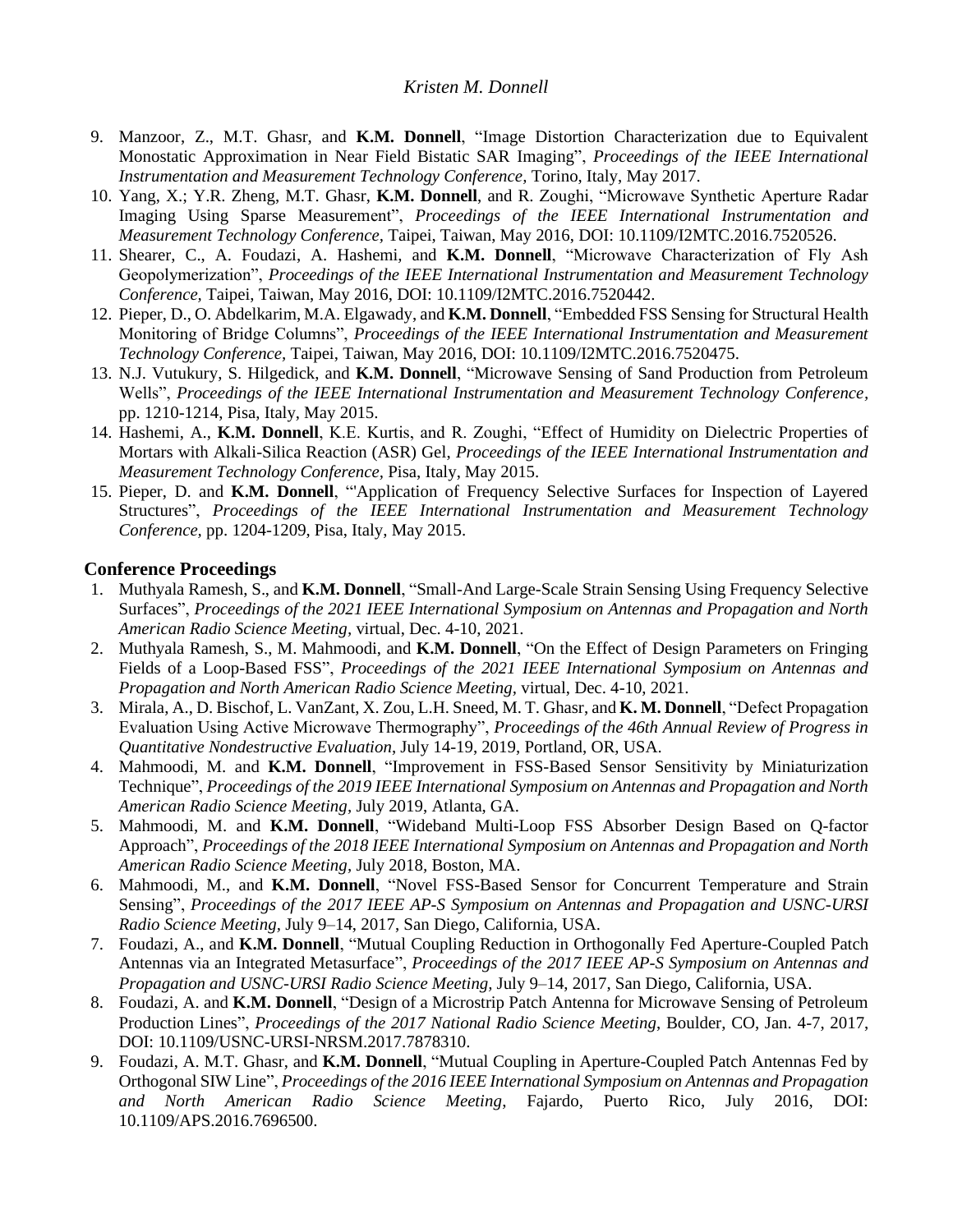- 10. Mahmoodi, M. and **K.M. Donnell**, "Design of a New Bi-State Active Frequency Selective Surface", *Proceedings of the 2016 IEEE International Symposium on Antennas and Propagation and North American Radio Science Meeting,* Fajardo, Puerto Rico, July 2016, DOI: 10.1109/APS.2016.7696044.
- 11. Pieper, D. and **K.M. Donnell**, "Approximation of Effective Dielectric Constant for FSS in Layered Dielectrics using Conformal Mapping", *Proceedings of the 2015 IEEE International Symposium on Antennas and Propagation and North American Radio Science Meeting*, pp. 991-992, Vancouver, BC, Canada, July 19-24, 2015, DOI: 10.1109/APS.2015.7304883.
- 12. Foudazi, A., M.T. Ghasr, and **K.M. Donnell**, "Application of Active Microwave Thermography to Inspection of Carbon Fiber Reinforced Composites", *Proceedings of the 2014 IEEE AUTOTEST Conference,* pp. 318- 322, Sept. 15-18, 2014, St. Louis, MO.
- 13. Hilgedick, S., J.N. Vutukury, and **K.M. Donnell**, "Application of Open-Ended Coaxial Probes for Detection of Sand Production from Petroleum Wells", *Proceedings of the International Instrumentation and Measurement Technology Conference,* pp. 675-680, May 12-15, 2014, Montevideo, Uruguay.
- 14. Foudazi, A., M.T. Ghasr, and **K.M. Donnell**, "Application of Active Microwave Thermography to Delamination Detection", *Proceedings of the International Instrumentation and Measurement Technology Conference (I2MTC),* pp. 1567-1571, May 12-15, 2014, Montevideo, Uruguay.
- 15. Hashemi, A., **K.M. Donnell**, K.E. Kurtis, M. Knapp, and R. Zoughi, "Microwave Detection of Carbonation in Mortar Using Dielectric Property Characterization," *Proceedings of the IEEE International Instrumentation and Measurement Technology Conference (I2MTC)*, pp. 216-220, May 12-15, 2014, Montevideo, Uruguay.
- 16. Pieper, D., **K.M. Donnell**, M.T. Ghasr, and E.C. Kinzel. "Integration of Microwave and Thermographic NDT Methods for Corrosion Detection" *Proceedings of the 40th Annual Review of Progress in Quantitative Nondestructive Evaluation Conference, American Institute of Physics, Conference Proceedings 1581*, pp. 1560-1567. AIP Publishing, 2014.
- 17. Hashemi, A., S. Hatfield, **K.M. Donnell**, K.E. Kurtis and R. Zoughi, "Microwave NDE for Health Monitoring of Concrete Structures Containing Alkali-Silica (ASR) Gel," *Proceedings of the 40th Annual Review of Progress in Quantitative Nondestructive Evaluation Conference, American Institute of Physics, Conference Proceedings 1581*, vol. 33A, pp. 787-792, 2014.
- 18. Hatfield, S., M.A. Hillstrom, D.N. Schultz, T.M. Werckmann, M.T. Ghasr, and **K.M. Donnell**, "'UWB Microwave Imaging Array for Nondestructive Testing Applications", *Proceedings of the IEEE International Instrumentation and Measurement Technology Conference*, pp. 1502-1506, Minneapolis, MN, May 2013.
- 19. Crocker, D. and **K.M. Donnell**, "Application of Electrically Invisible Antennas to the Modulated Scatterer Technique", *Proceedings of the IEEE International Instrumentation and Measurement Technology Conference*, pp. 392-396, Minneapolis, MN, May 2013.
- 20. **Donnell, K.M.** and R. Zoughi, "Application of the Dual-Loaded Modulated Scatterer Technique to Multilayered Material Evaluation", *Proceedings of the IEEE International Instrumentation and Measurement Technology Conference*, pp. 43-46, Binjiang, Hangzhou, China, May 2011. **Donnell, K.M**., M. A. Abou-Khousa, M. Belayneh, and R. Zoughi, "Theoretical and Experimental Foundation of Dual-Loaded Dipole Scatterer as an Embedded Sensor", *Proceedings of the IEEE International Instrumentation and Measurement Technology Conference,* pp. 1091-1095, Austin, TX, May 2010.
- 21. **Donnell, K.M.** and R. Zoughi, "Mathematical Modeling of the Probe Response for the Modulated Scatterer Technique," *Proceedings of the 4th International Conference on Electromagnetic Near-Field Characterization & Imaging (ICONIC 2009)*, pp. 9-12, Taipei, Taiwan, 24 – 26 June 2009.
- 22. Abou-Khousa, M. A., **K.M. Donnell** and R. Zoughi, "Robust Embedded Probe Utilizing Dual-Loaded Modulated Linear Scatterers," *Proceedings of the 4th International Conference on Electromagnetic Near-Field Characterization & Imaging (ICONIC 2009)*, pp. 28-32, Taipei, Taiwan, 24 – 26 June 2009.
- 23. **Donnell (Muñoz), K.M.**, A. K. Perrey, and R. Zoughi, "Potential Application of the Modulated Scatterer Technique to Multilayered Material Evaluation and Health Monitoring," *Proceedings of the IEEE International Instrumentation and Measurement Technology Conference*, pp. 1643-164, May 2008.
- 24. **Donnell (Muñoz), K**. and R. Zoughi, "Application of Swept Frequency Measurements to the Embedded Modulated Scatterer Technique", *Proceedings of the 3rd International Conference on Electromagnetic Near-Field Characterization and Imaging (ICONIC)*, pp. 176-181, St. Louis, MO, 2007. First place, Student Poster Contest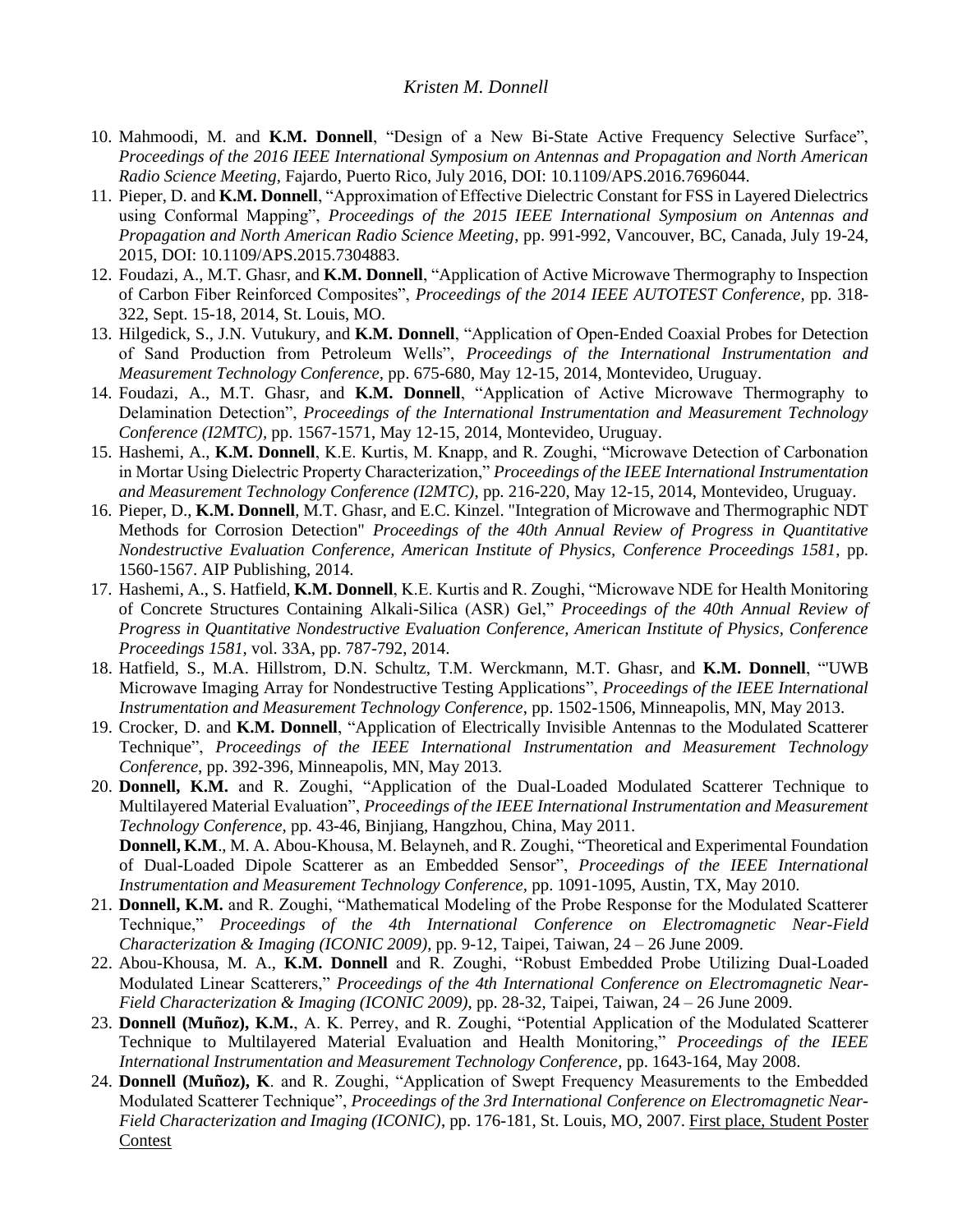- 25. Akuthota, B., **K. Donnell (Muñoz)**, E. Gallaher, S. Redington, R. Zoughi, and K.E. Kurtis, "Simulation of Microwave Properties of Mortar Cyclically Exposed to Saltwater," *Proceedings of the 1st International Conference on Health Monitoring and Intelligent Infrastructure (SHMII)*, pp. 757-762, Tokyo, Japan, November 13-15, 2003.
- 26. **Donnell (Muñoz), K**., and R. Zoughi, "Influence of Cyclical Soaking in Chloride Bath and Drying of Mortar on its Microwave Dielectric Properties: The Forward Model", *Proceedings of the Twenty-ninth Annual Review of Progress in Quantitative Nondestructive Evaluation*, vol. 22A, pp. 470-477, Bellingham, Washington, 2002.
- 27. **Donnell (Muñoz)**, **K**., C. Behrens, and R. Zoughi, "Potential Capabilities of Microwave NDE Methods for Interrogation of Thermal Barrier Coatings", *Proceedings for the 11th International Symposium on Nondestructive Characterization of Materials*, pp. 309-315, June 24-28, 2002.
- 28. Case, J, S. Peer, **K. Donnell**, D. Hughes, R. Zoughi and K.E. Kurtis, "Investigation of Microwave Reflection Properties of Mortar Exposed to Wet-Dry Cycles of Tap Water and Chloride Bath," *Proceedings of the Twentyeighth Annual Review of Progress in Quantitative Nondestructive Evaluation*, vol. 21B, pp. 1269-1276, Brunswick, Maine, July 29-August 3, 2001.
- 29. Case, J., **K. Donnell**, D. Hughes, R. Zoughi and K.E. Kurtis, "Microwave Analysis of Accelerated Chloride Ingress in Type I/II, III and V Mortar," *Proceedings of the Twenty-eighth Annual Review of Progress in Quantitative Nondestructive Evaluation*, vol. 21,Brunswick, Maine, vol. 21A, pp. 489-505, July 29-August 3, 2001.
- 30. Wang, N., **K. Donnell**, M. Castle, R. Zoughi and M. Novack, "Microwave Detection of Covered Cracks in Metals," *Proceedings of the Twenty-seventh Annual Review of Progress in Quantitative Nondestructive Evaluatio*n, vol. 20A, pp. 430-437, Ames, IA, July 17-21, 2000.
- 31. Hughes, D., N. Wang, T. Case, **K. Donnell**, R. Zoughi, R. Austin and M. Novack, "Detection of Corrosion in Aluminum Panels under Paint and Primer," *Proceedings of the Twenty-seventh Annual Review of Progress in Quantitative Nondestructive Evaluation*, vol. 20A, pp. 460-466, Ames, IA, July 17-21, 2000.

# **Conference Presentations:**

- 1. Wilcox, L., M. Chaney, and **K.M. Donnell**, "Effect of Antenna Pattern on Active Microwave Thermography Inspections", *Presented at the 13th International Symposium on NDT in Aerospace 2021*, virtual, October 5- 7, 2021.
- 2. Muthyala Ramesh, S., and **K.M. Donnell**, "Frequency Selective Surface-Based Strain Sensor For Large- And Small-Scale Strain", *Presented at the Spring Research Symposium of the American Society for Nondestructive Testing (ASNT),* virtual, April 2021.
- 3. Muthyala Ramesh, S., M. Mahmoodi, and **K.M. Donnell**, "Thermal Effects on the Performance of Frequency Selective Surface-Based Strain Sensor" *Presented at the Fall Conference of the American Society for Nondestructive Testing (ASNT),* virtual, November 2020.
- 4. Mirala, A., B. Boroomandisorkhabi, and **K.M. Donnell**, "Optimization of the Radiating Subsystem in Active Microwave Thermography" *Presented at the Fall Conference of the American Society for Nondestructive Testing (ASNT),* virtual, November 2020.
- 5. Zou, X., L. VanZant, D. Bischof, M.T. Ghasr, **K.M. Donnell** and L.H. Sneed, "Interfacial Damage Detection of CFRP-Concrete Joints Using Active Microwave Thermography", *Presented at the International Mechanical Engineering Congress & Exposition*, Salt Lake City, UT, Nov. 11-14, 2019.
- 6. VanZant, L., D. Bischof, A. Mirala, X. Zou, L.H. Sneed, M.T. Ghasr, and **K.M. Donnell**, "Applications of Active Microwave Thermography for Structural Health Monitoring", *Presented at the International Mechanical Engineering Congress & Exposition*, Salt Lake City, UT, Nov. 11-14, 2019.
- 7. Mahmoodi, M., D. Motes, and **K.M. Donnell**, "Frequency Selective Surface-Based Sensing for Concurrent Temperature and Strain Measurement: Benefits, Challenges, and Applications", *Passive Wireless Sensor Technology Symposium at the IEEE International Conference on Wireless for Space and Extreme Environments,* Ottawa, CA, Oct. 2019.
- 8. L.T. Duong, A.N. Rashid Reza, C.A Edwards, **K.M. Donnel**l, and C.R. Shearer, "Microwave Materials Characterization of Geopolymer Precursor Powders in the X-Band and S-Band Frequencies of the Electromagnetic Spectrum", *10th Annual SD Mines Student Research Symposium*, South Dakota School of Mines and Technology, Rapid City, SD, April 9, 2019.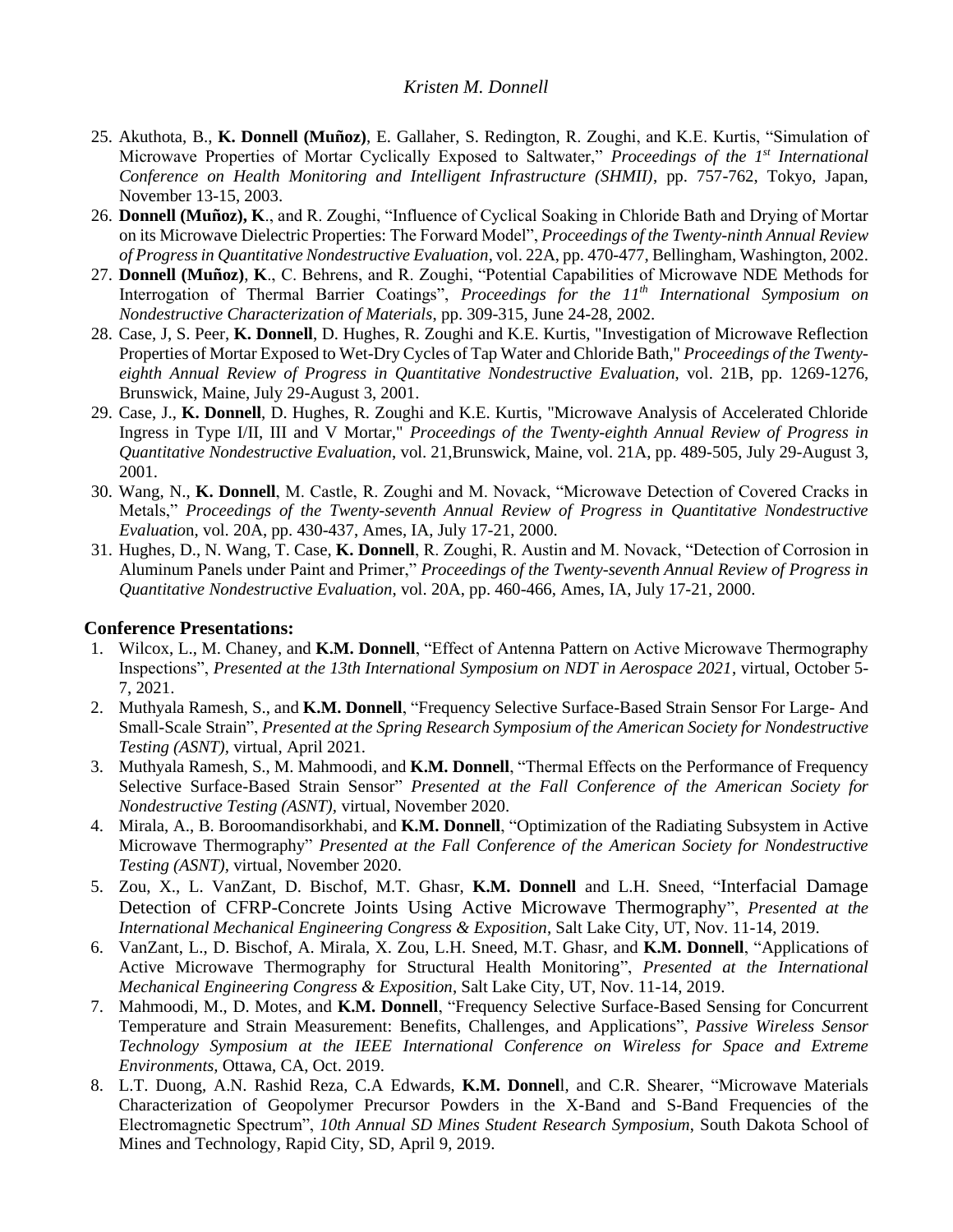- 9. Rashid Reza, A.N, L.T. Duong, **K.M. Donnell**, and C.R. Shearer, "Comparative Study of Microwave and Analytical Characterization for Alkali-Activated Geopolymers and Precursor Materials", *10th Advanced in Cement-Based Materials, ACerS Cements Division*, University of Illinois at Urbana-Champaign, Urbana, IL, June 16-18, 2019.
- 10. Zou, X, A. Mirala, L. Van Zant, D. Bischof, L. Sneed, M.T. Ghasr, and **K.M. Donnell**, "Detecting Interfacial Debonding of CFRP–Concrete Joints Using Active Microwave Thermography", *Presented at the Center for Infrastructure Engineering Studies 2017 Transportation Infrastructure Conference*, Rolla, MO, April 22, 2019.
- 11. Mirala, A., M.T. Ghasr, and **K.M. Donnell**, "Application of Active Microwave Thermography to Inspection of CFRP Structures with Radar Absorbing Material Coatings", *Presented at the 28<sup>th</sup> American Society for Nondestructive Testing (ASNT) Spring Research Symposium,* Garden Grove, CA, April 2-4, 2019.
- 12. Mahmoodi, M. and **K.M. Donnell**, "A Novel FSS-Based Two-Dimensional In-Plane Strain Sensor for Structural Health Monitoring", *Presented at the 28<sup>th</sup> American Society for Nondestructive Testing (ASNT) Spring Research Symposium,* Garden Grove, CA, April 2-4, 2019.
- 13. Zou, X., A. Mirala, L.H. Sneed, M.T. Ghasr, and **K.M. Donnell**, "Interfacial Damage Detection of CFRP-Concrete Joints Using Active Microwave Thermography", *Presented at the 28th American Society for Nondestructive Testing (ASNT) Spring Research Symposium*, Garden Grove, CA, April 2-4, 2019.
- 14. Mirala, A., M.T. Ghasr, and **K.M. Donnell**, "Detection of Defects in RAM-Covered CFRP Structures by Active Microwave Thermography", *Presented at the ASNT NDE of Aerospace Materials and Structures*, June 5-6, 2018, St. Louis, MO.
- 15. Yang, X., Y.R. Zheng, M.T. Ghasr, and **K.M. Donnell**, "'An Adaptive Interpolation Method for Random Array SAR Imaging", *Presented at the IEEE International Instrumentation and Measurement Technology Conference*, Houston, TX, May 14-17, 2018.
- 16. Mahmoodi, M. and **K.M. Donnell**, "Frequency Selective Surface-Based Sensing: The Sensor Cell Approach", *Presented at the 27th American Society for Nondestructive Testing (ASNT) Spring Research Symposium,*  Orlando, FL, March 26-29, 2018.
- 17. Mahmoodi, M. and **K.M. Donnell**, "Truncation Effects of Frequency Selective Surface-based Sensors", *Presented at the 27<sup>th</sup> American Society for Nondestructive Testing (ASNT) Spring Research Symposium,* Orlando, FL, March 26-29, 2018.
- 18. Mirala, A., M.T. Ghasr, and **K.M. Donnell**, "Defect Evaluation in Active Microwave Thermography Inspections", *Presented at the 27<sup>th</sup> American Society for Nondestructive Testing (ASNT) Spring Research Symposium,* Orlando, FL, March 26-29, 2018.
- 19. Mirala, A., A. Foudazi, M.T. Ghasr and **K.M. Donnell**, "Wide-Range Applications of Active Microwave Thermography in Health Monitoring of Infrastructures", *Presented at the Center for Infrastructure Engineering Studies 2017 Transportation Infrastructure Conference*, Rolla, MO, Dec. 8, 2017.
- 20. Edwards, C, C.R. Shearer, and **K.M. Donnell**, "Geopolymer Precursor Powders: A Microwave Materials Characterization Study", *Presented at the Center for Infrastructure Engineering Studies 2017 Transportation Infrastructure Conference*, Rolla, MO, Dec. 8, 2017.
- 21. Mirala, A., A. Foudazi, M.T. Ghasr, and **K.M. Donnell**, "Detection of Flat-Bottom Holes in Carbon Fiber Composites Using Active Microwave Thermography", *Presented at the 2017 American Society for Nondestructive Testing (ASNT) Annual Conference,* Nashville, TN, Oct. 30-Nov. 2, 2017.
- 22. Pieper, D. and **K.M. Donnell**, "Application of Embedded Frequency Selective Surfaces for Structural Health Monitoring", *Presented at the 2017 American Society for Nondestructive Testing (ASNT) Annual Conference,*  Nashville, TN, Oct. 30-Nov. 2, 2017.
- 23. Foudazi, A., C. Edwards, L. Sneed, and **K. M. Donnell** "Active Microwave Thermography (AMT) for Nondestructive Evaluation of FRP-Strengthened Structures", *Presented at the 2017 American Society for Nondestructive Testing (ASNT) Annual Conference,* Nashville, TN, Oct. 30-Nov. 2, 2017
- 24. Talebzadeh, A., A. Foudazi, **K.M. Donnell**, and D.J. Pommerenke, "Wideband Nonfoster Microstrip Patch Antenna", *Presented at the 2017 IEEE AP-S Symposium on Antennas and Propagation and USNC-URSI Radio Science Meeting,* July 9–14, 2017, San Diego, California, USA.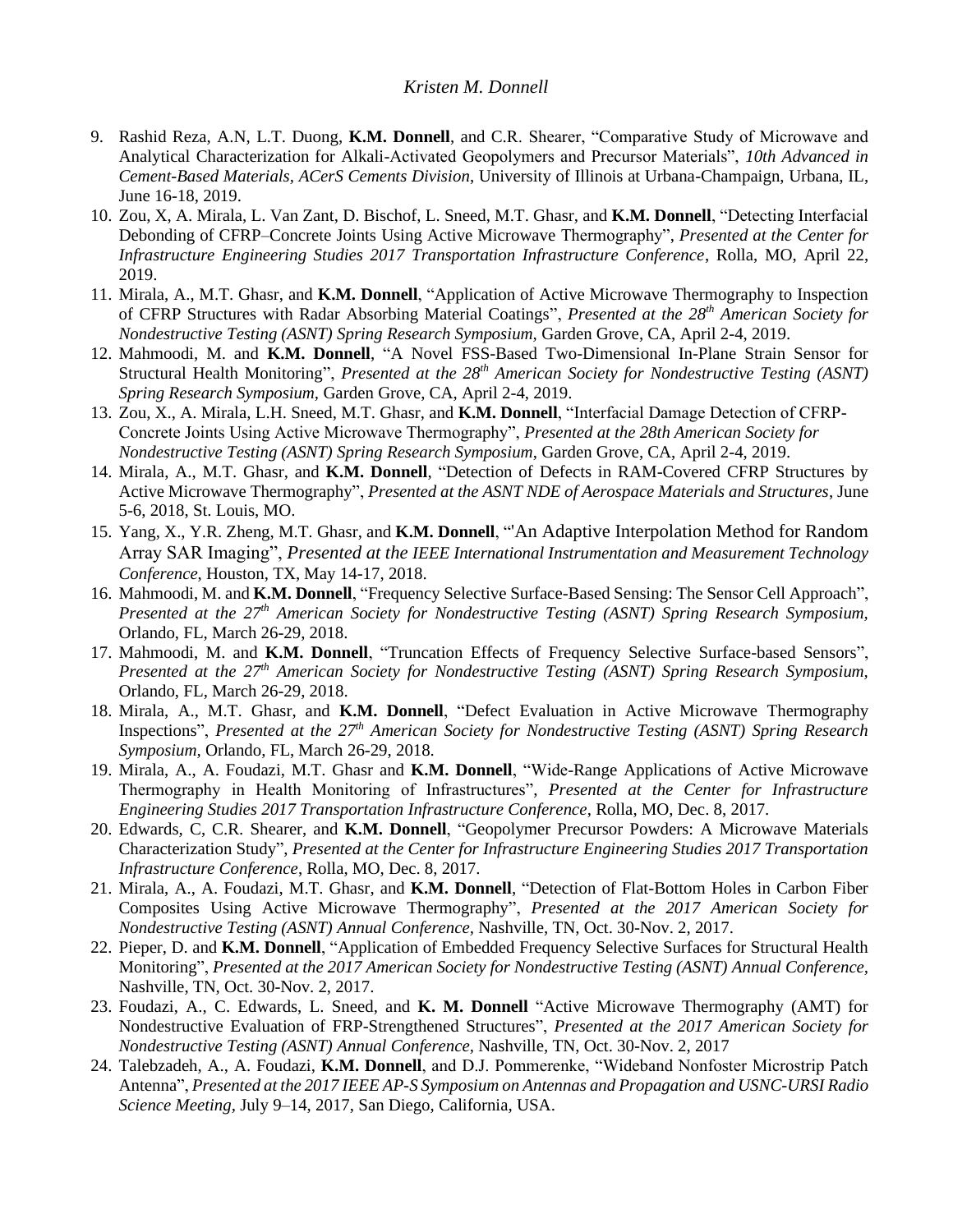- 25. Foudazi, A., C. Edwards, M.T. Ghasr, and **K.M. Donnell**, "Active Microwave Thermography for Nondestructive Evaluation of FRP-Strengthened Structures", *Presented at the 26th American Society for Nondestructive Testing (ASNT) Spring Research Symposium,* Jacksonville, FL, March 13-16, 2017.
- 26. Mahmoodi, M. and **K.M. Donnell**, "Design Constraints for Frequency Selective Surface-Based Sensors", *Presented at the 26th American Society for Nondestructive Testing (ASNT) Spring Research Symposium,*  Jacksonville*,* FL, March 13-16, 2017.
- 27. Mahmoodi, M., C.R. Shearer, and **K.M. Donnell**, "Microwave Materials Characterization of Geopolymer Materials", P*resented at the 26th American Society for Nondestructive Testing (ASNT) Spring Research Symposium,* Jacksonville, FL, March 13-16, 2017.
- 28. Manzoor, Z., M.T. Ghasr, and **K.M. Donnell**, "Utilization of a Circularly Polarized Antenna for Millimeter Wave Imaging of Surface Breaking Cracks", *Presented at the 26th American Society for Nondestructive Testing (ASNT) Spring Research Symposium,* Jacksonville, FL, March 13-16, 2017.
- 29. Foudazi, A., and **K.M. Donnell**, "Mutual Coupling Reduction in Aperture-Coupled Patch Antennas Fed by Orthogonal SIW Line by Metasurface", *Presented at the 2017 National Radio Science Meeting*, Boulder, CO, Jan. 4-7, 2017.
- 30. Shearer, C.R., N. Thompson, M. Mahmoodi, A. Foudazi, A. Hashemi, and **K.M. Donnell**, "A new tool for analyzing chemically activated binders: Microwave materials characterization", P*resented at the Fall 2016 American Concrete Institute Convention — Revolutionary Concrete*, October 23-27, 2016, Philadelphia, PA.
- 31. Foudazi, A., M.T. Ghasr, and **K.M. Donnell**, "Defects Detection and Evaluation in Carbon Fiber Sheet by using Active Microwave Thermography", *Presented at the NDE of Aerospace Materials & Structures 2016 Conference*, St. Louis, MO, June, 2016.
- 32. Mahmoodi, M, A. Foudazi, A. Hashemi, C. Shearer, and **K.M. Donnell**, "Microwave Assessment of Geopolymer Materials in Plastic and Hardened States", *Presented at the 25th American Society for Nondestructive Testing (ASNT) Spring Research Symposium*, New Orleans, LA, April 11-14, 2016.
- 33. Rashidi, M., M. Knapp, A. Hashemi, J. Kim, **K.M. Donnell**, R. Zoughi, L. Jacobs and K.E. Kurtis, "Insights to Alkali-Silica Reaction through Nondestructive Evaluation", *Presented at the 25 th ASNT Research Symposium*, New Orleans, LA, April 11-14, 2016.
- 34. Foudazi, A., M.T. Ghasr, and **K.M. Donnell**, "Structural Health Monitoring of Rehabilitated Cement-Based Materials by Active Microwave Thermography", *Presented at the 25 th ASNT Research Symposium*, New Orleans, LA, April 11-14, 2016.
- 35. Zoughi R., **K.M. Donnell**, Russell Austin, L.V. Warchol and M.F.A. Warchol , "High-Resolution 3D Microwave and Millimeter Wave Imaging of High-Density Glass-Fiber Reinforced Polymer (GFRP) Composites," *Presented at the 25th American Society for Nondestructive Testing (ASNT) Spring Research Symposium*, New Orleans, LA, April 11-14, 2016.
- 36. Foudazi, A., C. Edwards, M.T. Ghasr, and **K.M. Donnell**, "Feasibility of Thermal Inspection of Rubber using Active Microwave Thermography", *Presented at the 25 th ASNT Research Symposium*, New Orleans, LA, April 11-14, 2016.
- 37. Hashemi, A., **K.M. Donnell**, R. Zoughi and K.E. Kurtis, "Empirical Multi-Phase Dielectric Mixing Model for Mortars Containing Alkali-Silica Reaction (ASR) Gel," *Presented at the 25th American Society for Nondestructive Testing (ASNT) Spring Research Symposium*, New Orleans, LA, April 11-14, 2016.
- 38. Rashidi, M., M. Knapp, A. Hashemi, J.Y. Kim, **K.M. Donnell**, R. Zoughi, L. Jacobs and K.E. Kurtis, "Insights to Alkali-Silica Reaction Through Nondestructive Evaluation," *Presented at the 25th American Society for Nondestructive Testing (ASNT) Spring Research Symposium*, New Orleans, LA, April 11-14, 2016.
- 39. Hashemi, A., **K.M. Donnell**, R. Zoughi, O.C. Fawole, M. Terry and M. Tabib-Azar "THz Materials Characterization of Mortar Samples with and without Alkali-Silica Reaction (ASR) Gel," *Presented at the 42nd Annual Review of Progress in Quantitative Nondestructive Evaluation Conference*, Minneapolis, MN, July 27-31, 2015.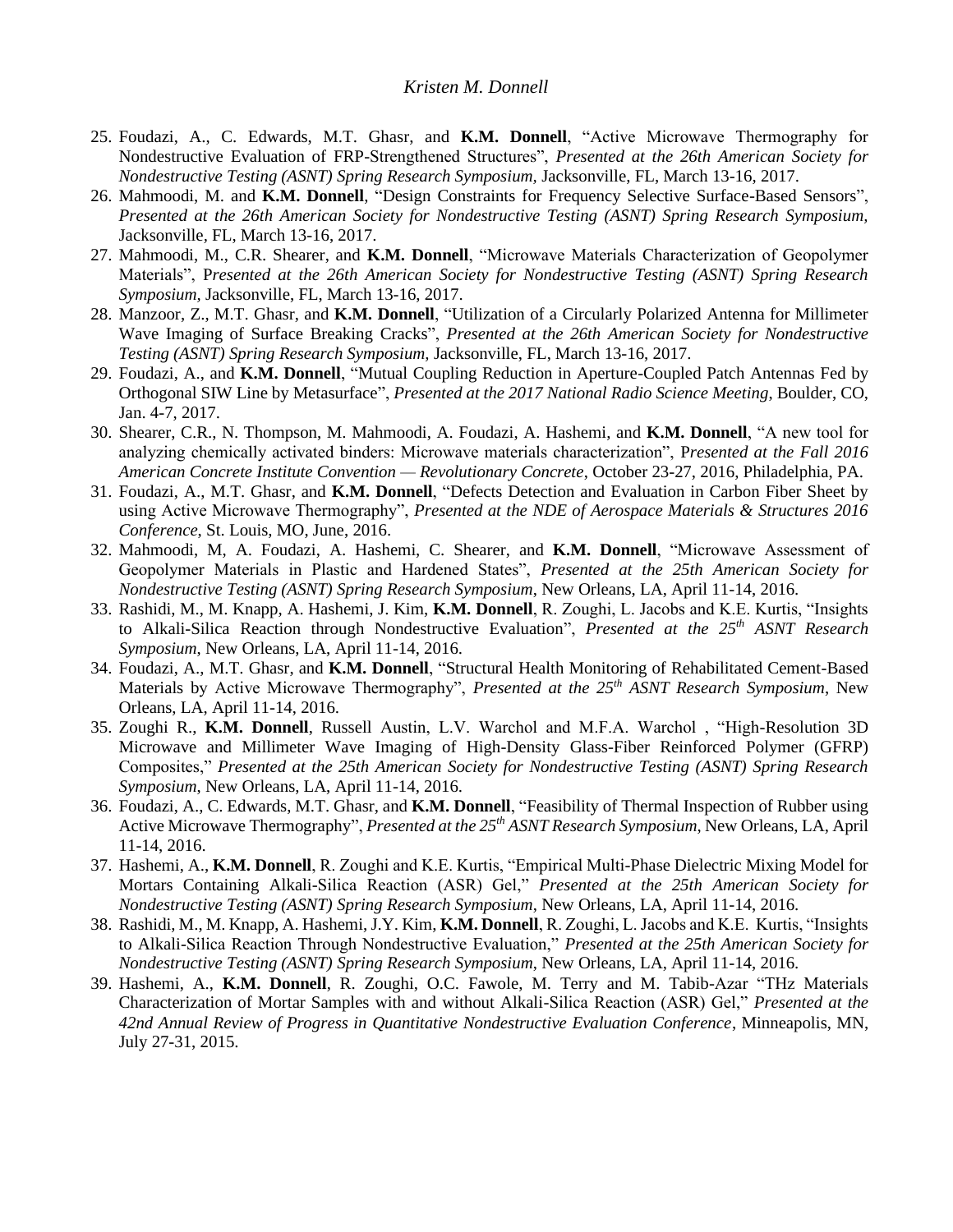- 40. Foudazi, A., I. Mehdipour, **K.M. Donnell**, and K.H. Khayat, "Detection of Steel Fibers in Cement-based Materials by Active Microwave Thermography", *Presented at the 14th International Symposium on Nondestructive Characterization of Materials*, Marina del Rey California, June 22-26, 2015, NDT.net issue vol. 20, no. 9 (Sep 2015).
- 41. Hashemi, A., **K.M. Donnell**, K.E. Kurtis, and R. Zoughi, "Microwave Nondestructive Evaluation of Hydration Kinetics in Mortars with and without Sodium Hydroxide Inclusion", *Presented at the 14th International Symposium on Nondestructive Characterization of Materials*, Marina del Rey California, June 22-26, 2015, NDT.net issue vol. 20, no. 9 (Sep 2015).
- 42. Foudazi, A., M.T. Ghasr, and **K.M. Donnell**, "Porosity Evaluation of Composite Materials at Millimeter wave Frequency Bands", *presented at the 24th ASNT Research Symposium*, March 16-19, 2015, Anaheim, California.
- 43. Foudazi, A, M.T. Ghasr, and **K.M. Donnell**, "Characterization of Defects in Carbon Fiber Reinforced Polymers Based on Active Microwave Thermography", *presented at the 24th ASNT Research Symposium*, March 16-19, 2015, Anaheim, California.
- 44. Pieper, D., M. ElGawady, and **K.M. Donnell**, "Application of Frequency Selective Surfaces for Detection of Buckling in Structural Columns", *presented at the 24th ASNT Research Symposium*, March 16-19, 2015, Anaheim, California.
- 45. Hashemi, A., **K.M. Donnell**, K.E. Kurtis, and R. Zoughi, "Effect of Relative Humidity on Microwave Dielectric Properties of Mortar Samples with Alkali-Silica Reaction (ASR) Gel", *presented at the 24th ASNT Research Symposium*, March 16-19, 2015, Anaheim, California.
- 46. Rashidi, M., M.C. L. Knapp, Á. Paul, A. Hashemi, **K.M. Donnell**, Reza Zoughi, J.Y. Kim, L.J. Jacobs, K.E. Kurtis, "Relationship between Damage, Nonlinearity, and Dielectric Properties: A Study of Alkali-Silica Reaction in Concrete," *Presented at the 5th ACerS/ACBM Cements Division Meeting, Advances in Cementbased Materials: Characterization, Processing, Modeling and Sensing*, Cookeville, TN, July 9-11, 2014.
- 47. Hilgedick, S., J.N. Vutukury, and **K.M. Donnell**, "Comparison of Microwave Sensing Methods for Monitoring Sand Production in Petroleum Wells", *Presented at the ASNT 23rd Research Symposium,* March 24-27, 2014, Minneapolis, MN.
- 48. Foudazi, A., M. Fallahpour, and **K.M. Donnell**, "Effect of Material Properties on Active Microwave Thermography", *Presented at the ASNT 23rd Research Symposium,* March 24-27, 2014, Minneapolis, MN*.*
- 49. Foudazi, A., M. Fallahpour, and **K.M. Donnell**, "Green's Function for Evaluation of Microwave Power used for Active Microwave Thermography", P*resented at the ASNT 23rd Research Symposium,* March 24-27, 2014, Minneapolis, MN.
- 50. M.T. Ghasr, **K.M. Donnell**, and S. Maddela, "Materials Characterization of Corrosion-Resistant Thin Film Coatings", *40th Annual Review of Progress in Quantitative Nondestructive Evaluation Conference*, Baltimore, MD, July 21-26, 2013.
- 51. Hashemi, A., **K.M. Donnell**, K.E. Kurtis and R. Zoughi, "Comparison of Temporal Characteristics of Microwave Dielectric Properties of Mortar with and without Alkali-Silica (ASR) Gel at R-, S- and X-bands," *40th Annual Review of Progress in Quantitative Nondestructive Evaluation Conference*, Baltimore, MD, July 21-26, 2013.
- 52. Hashemi, A., **K.M. Donnell**, K.E. Kurtis and R. Zoughi, "Evaluation of Hydration Activity in Mortar with and without ASR Gel Using Microwave Dielectric Property Characterization," *40th Annual Review of Progress in Quantitative Nondestructive Evaluation Conference*, Baltimore, MD, July 21-26, 2013.
- 53. Knapp, M., A. Paul, S. Hatfield, **K.M. Donnell**, R. Zoughi, J.Y. Kim, L. Jacobs, and K.E. Kurtis, "Understanding the Fundamental Aspects of ASR-Induced Expansion: A Multidisciplinary Approach", *4th ACerS/ACBM Cements Division Meeting, Advances in Cement-based Materials: Characterization, Processing, Modeling and Sensing*, University of Illinois, Urbana-Champaign, July 8-10, 2013.
- 54. Tadepally, S., S.A. Hilgedick, and **K.M. Donnell**, "Novel Microwave Sensing Technique for Monitoring Sand Production in Petroleum Wells", *Presented at the 23rd Research Symposium of the American Society for Nondestructive Testing (ASNT)*, Memphis, TN, March 2013.
- 55. Bouchard, M, and **K.M. Donnell**, "A New Approach to Student Design (Mars Rover Team)", *ASEE Midwest Section 2012 Annual Conference*, August 2012. Second place, Student Poster Competition.
- 56. Hatfield, S., D. Schultz, **K.M. Donnell** and M.T. Ghasr, "Design of an Antipodal Vivaldi Antenna for use in a Bi-Static Linear Array", *ASEE Midwest Section 2012 Annual Conference,* August 2012.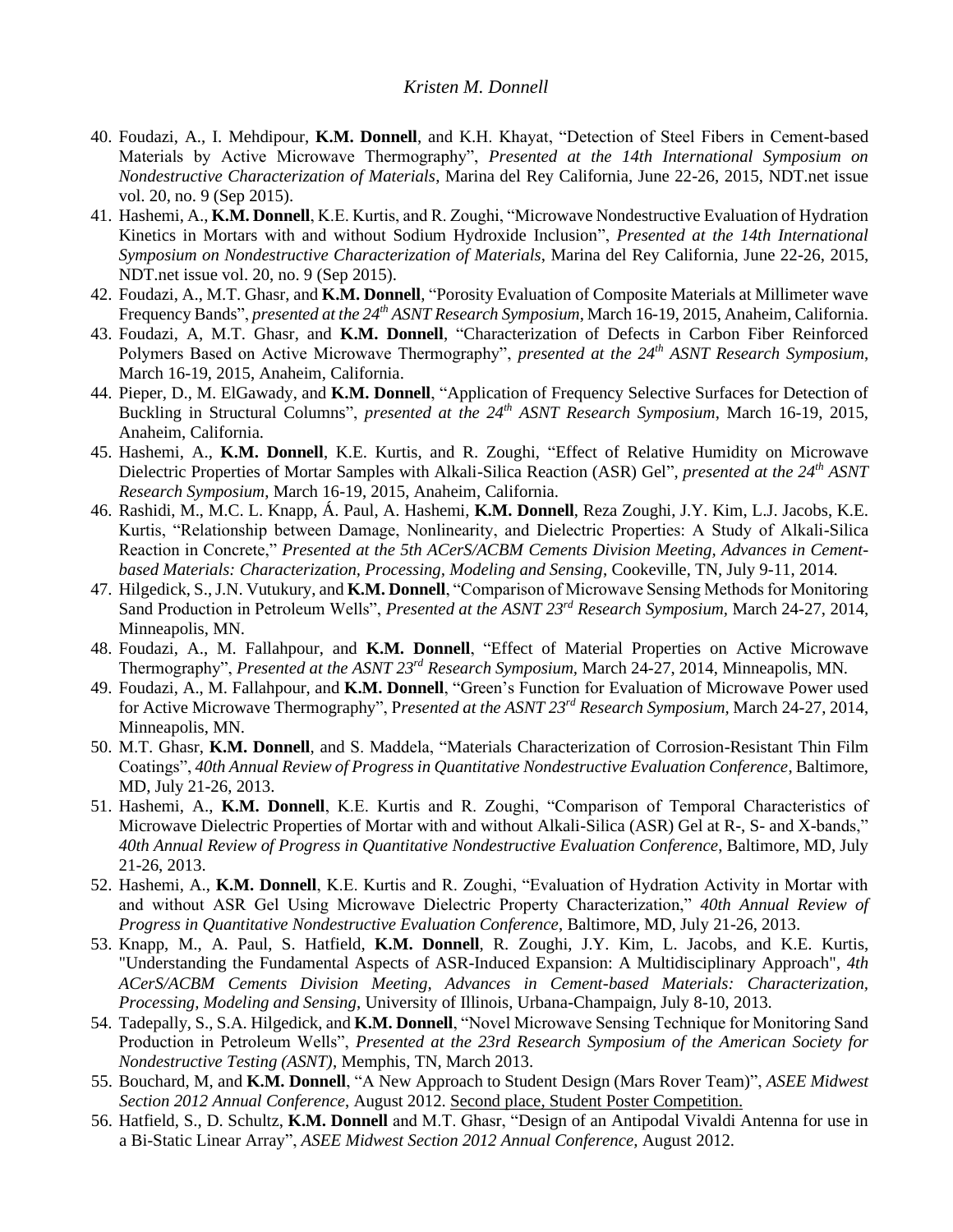## **Technical Reports**:

- 1. Manzoor, Z., X. Yang, M. Dvorsky, N. Maye, **K.M. Donnell**, Y.R. Zheng, and M.T. Ghasr "Design and Prototyping of a Real-Time Millimeter Wave Compressive Sensing Imager (AF151-129)", Final report, Texas Research Institute at Austin (TRI/Austin), 37 p., June 2018.
- 2. **Donnell, K.M**. and M. Mahmoodi, "Frequency Selective Surface-Based Sensing for Wireless Structural Health Monitoring", Final Report, Texas Research Institute at Austin (TRI/Austin), 93 p., May 2018.
- 3. Foudazi, A., Ghasr, M., **Donnell, K.M.**, Sneed, L., "Application of Active Microwave Thermography for Inspection of Rehabilitated Cement-Based Structures – Final Report," Publication No. 15-01, Center for Infrastructure Engineering Studies, July 2015, 17 p.
- http://cies.mst.edu/media/research/cies/documents/CIES\_AMT\_final.pdf 4. **Donnell, K.M.**, Y. R. Zheng, M.T. Ghasr, T. Roth, X. Yang, and R. Zoughi, "Implementation of Robust Data
- Reduction Techniques to Rapid Millimeter Wave Imaging", Final Report, Texas Research Institute at Austin (TRI/Austin), p. 36, April 2015.
- 5. **Donnell, K.M.**, M.T. Ghasr, and E.C. Kinzel, "NUTC/Novel Integrated Nondestructive Testing Methodology for Detection and Evaluation of Corrosion in Cement-Based Materials", Final Report, Center for Transportation Infrastructure and Safety, A National University Transportation Center (NUTC), Missouri University of Science and Technology, p. 19, June 2014.
- 6. **Donnell, K.M.** and E.C. Kinzel, "NUTC/Integrated Embedded Frequency Selective Surface Sensors for Structural Health Monitoring", Final Report, Center for Transportation Infrastructure and Safety, A National University Transportation Center (NUTC), Missouri University of Science and Technology, p. 21, August 2014.
- 7. E.C. Kinzel and **K.M. Donnell**, "NUTC/Structural Health Monitoring and Remote Sensing of Transportation Infrastructure Using Embedded Frequency Selective Surfaces", Final Report, Center for Transportation Infrastructure and Safety, A National University Transportation Center (NUTC), Missouri University of Science and Technology, p. 20, August 2014.
- 8. **Donnell, K.M**., S. Hatfield, J. Bacon and R. Zoughi, "RF Material Property Characterization of Non-Conductive Composites," Final Report, Texas Research Institute at Austin (TRI/Austin), p. 28, May 2013.
- 9. **Donnell, K. M**., "Development of Embedded Modulated Scatterer Technique: Single- and Dual- Loaded Scatterers", A Dissertation, Missouri University of Science and Technology, Rolla, MO, December 2010.
- 10. **Donnell (Muñoz), K.**, "Microwave Reflection Properties of Mortar Exposed to Chloride Solutions: Measurements and Modeling", A Thesis, University of Missouri-Rolla, Rolla, MO, August 2003.
- 11. Wang, N., **K. Donnell**, M. Castle and R. Zoughi, "Microwave Detection of Cracks in Painted Metallic Substrates," Final Report, Naval Surface Warfare Center, Carderock Division, Bethesda, MD, p. 82, October 2000.
- 12. **Donnell, K.**, D. Hughes, T. Case and R. Zoughi, "Near-Field Microwave Nondestructive Evaluation of Refractory Bricks," Final Report, Johns Manville, Littleton, CO, p. 51, September 2000.
- 13. Wang, N., D. Hughes, T. Case, **K. Donnell** and R. Zoughi, "Feasibility Study of Corrosion Detection Under Paint in Aluminum Panels," Final Report, Texas Research Institute at Austin (TRI-Austin), p. 78, July 2000.
- 14. Qaddoumi, N., T. Bigelow, E. Ranu, M.D. Frank, **K. Donnell**, R. Smiley and R. Zoughi, "Feasibility Study of Near-Field Microwave NDT Methodology for Rubber Hose Inspection," Navy SBIR (N98-007) Phase I Subcontract Final Report, Texas Research Institute at Austin (TRI/Austin), p. 362, October 1998.

# **Magazine Articles**

- 1. Muzarik, M., R. Austin, and K.M. Donnell, "Strain Measurement as a Means of Predictive Lifecycle Analysis", *Defense Systems Information Analysis Center (DSIAC) Journal*, 2017.
- 2. Donnell, K.M. "Active Microwave Thermography A New Twist on Microwave NDT [In Microwave Women in Research]", *IEEE Instrumentation & Measurement Magazine,* vol. 19, no. 3, pp. 24-26, 2016.

# **Invited Talks**

1. Donnell, K.M., Invited Presentation, Air Force Institute of Technology, *High Frequency Sensing*, March 2020.